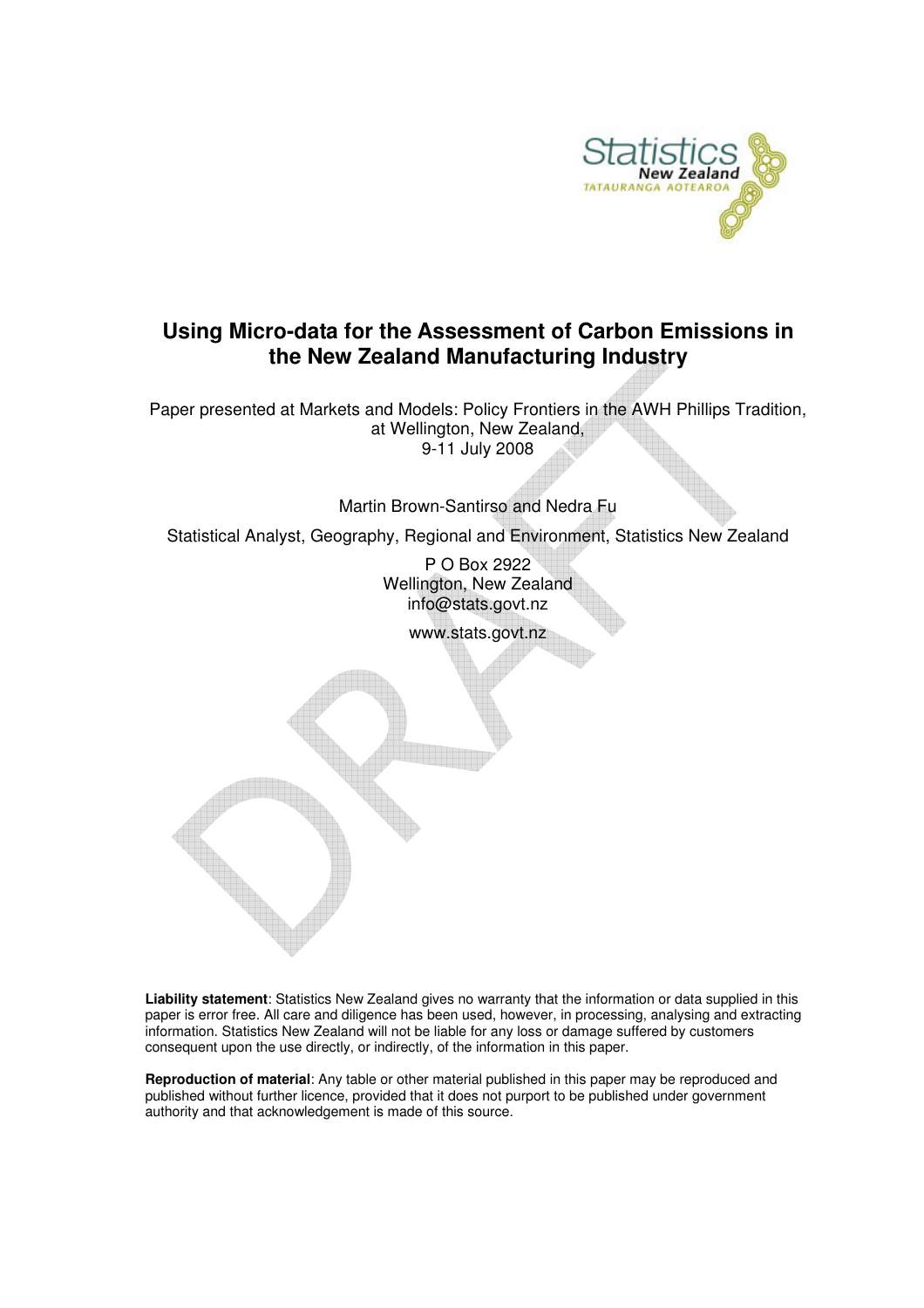## **Abstract**

In the years leading to the Kyoto Protocol Commitment Period commencing on 1 Jan 2008, the New Zealand Government has put forward a number of proposals intended to help the country meet its international obligations. This has led to a number of studies being carried out which attempt to determine the overall effect of implementing these proposals to the economy, including flow on effects on consumption and investment patterns.

Using unit record data from the Manufacturing Energy Use Survey (MEUS) carried out by Statistics New Zealand in 2006, this study adds to this body on knowledge by calculating energy related carbon emissions down to the company level for the March 2006 year.

This study also makes use of the Annual Enterprise Survey (AES) unit record data to directly compare the intermediate consumption values for each enterprise against costs of carbon emissions at several carbon price scenarios (\$15, \$25, \$50 and \$100 dollars per tonne). Thus, the study generates an estimate of the added cost of production that arises from energy related carbon emissions for each enterprise.

The results are an estimate of the economic burden that a carbon pricing system will place on the manufacturing industry through direct added costs from energy use. The study does not venture into expanding the estimates to indirect costs, costs to the rest of the economy, make any projections, or speculate about how carbon costs will be absorbed or managed by the manufacturing industry.

## **Introduction**

For the better part of the last two decades growing attention was paid to the enhanced greenhouse effect and the threat of climate change. This led to the signing of the Kyoto Protocol in 1997, where signatory nations agreed to reduce their anthropogenic (manmade) greenhouse gas (GHG) emissions, in particular carbon dioxide.

There is an increasing amount of research on the science of climate change, on practical and operational carbon reduction options, and the social and economic impacts of carbon reduction policies. While debate on the science of climate change research continues, there is a rising acceptance of the need to reduce GHG emissions.

Whether or not the science of climate change and GHG emissions is correct, the Kyoto Protocol Commitment Period 1 (CP1) began in January 2008. In order to comply with its obligations, the New Zealand Government has opted for an emissions trading scheme (ETS) to regulate GHG emissions. The New Zealand ETS joins other similar schemes around the world, such as the European Union ETS which has been operating since 2005; and Australia, who ratified the Kyoto protocol in early 2008, has announced an ETS that will probably be in operation by 2010. In the United States, many states in the northwest are also setting up an inter-state ETS for the region which includes the Canadian provinces.

The focus on carbon policy has led to an increasing amount of research on the economic impacts of pricing carbon in an economy. The aim of this paper is to add to this growing body of knowledge, by providing an assessment of energy-related carbon emissions of the manufacturing industry in 2006 based on survey micro-data. The cost of emissions is calculated using a number of price scenarios and compared with financial performance, both at industry and company levels.

This paper has two sections: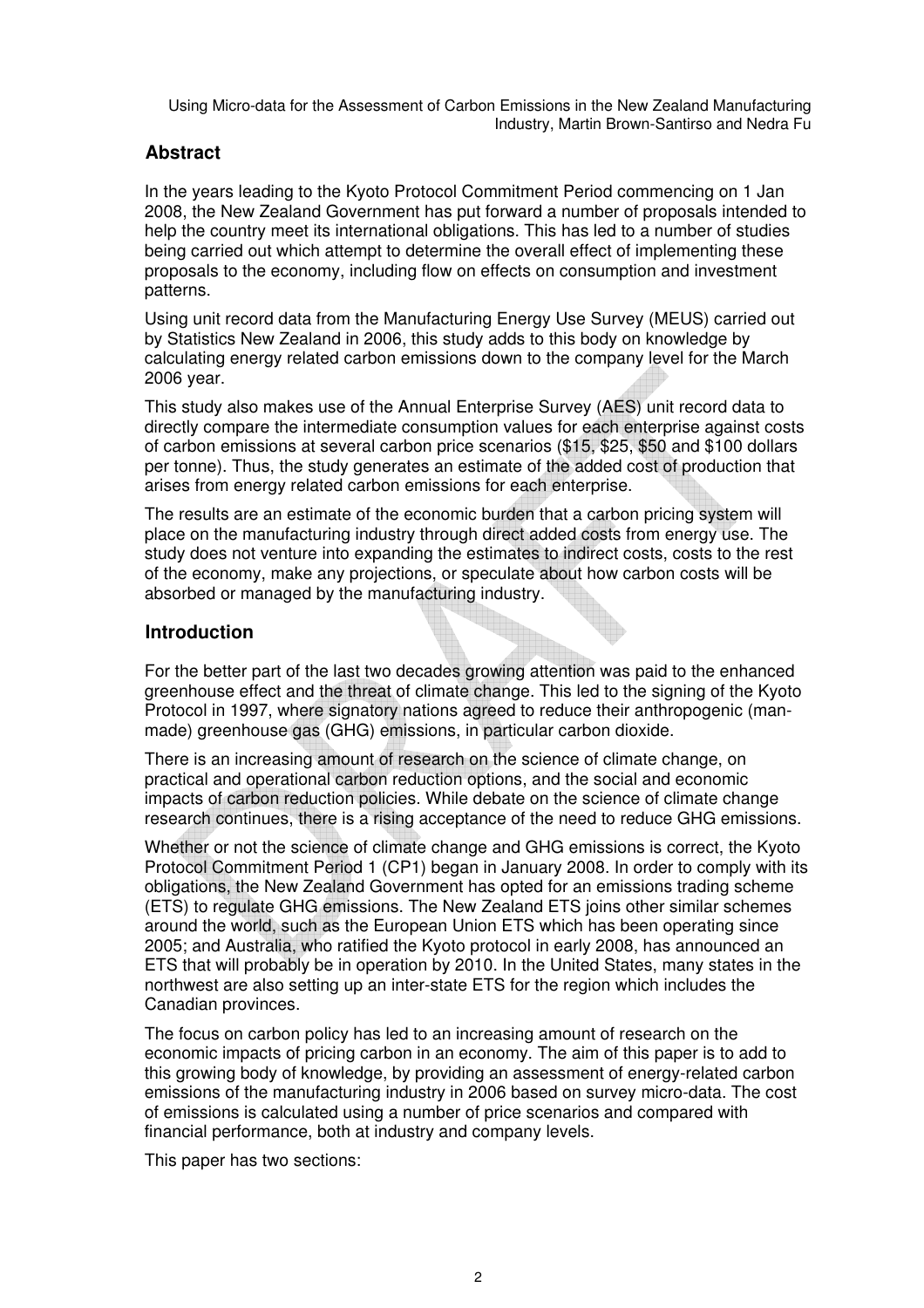Part one assesses the direct energy-related carbon emissions and costs at an industry level based on published information.

Part two uses unit record data from Statistics New Zealand's survey collections to calculate energy-related emissions at a company level and compare them against financial unit record data to assess the burden of a carbon charge.

Statistics New Zealand's standard confidentiality principles were applied to this analysis to ensure the confidentiality of our respondents.

For this paper direct energy-related costs refer to the costs incurred by the final user of the energy and not the generator (ie electricity generators will pass costs to users). While it is understood that there may be a number of indirect costs generated from a carbon pricing policy (such as increased prices on supplies due to carbon costs), this paper does not attempt to assess them.

### **Relevant studies**

l

At the forefront of the political, scientific and economic debate surrounding the Kyoto Protocol is the issue of the economic costs associated with carbon reduction.

Given the pervasive nature of energy in modern society, a charge on carbon emissions is very complex and will affect all entities within the economy. The Australian Minister for Climate Change, Hon Penny Wong, highlighted this in a recent statement on the Australian ETS: "emissions trading will be one of the most far-reaching and complex reforms in Australian history".<sup>1</sup>

There have been a number of national and international studies that aim to estimate the magnitude of potential effects on the economy and society. Examples include a research paper compiled by researchers from US and Australian universities, and the US Environmental Protection Agency (McKibbin, 1998) – "What to Expect from an International System of Tradable Permits for Carbon Emissions". This paper attempts to forecast the effects of the implementation of an international system of tradable permits on the flow of trade and capitals using a multi-region, multi-sector, inter-temporal general equilibrium model of world economy. In terms of the New Zealand context, the best known example is the report "General Equilibrium Analysis of Options for Meeting New Zealand's International Emissions Obligations" (Stroombergen, 2007) prepared by Infometrics for the Emissions Trading Group in 2007. This report provides estimates of the macroeconomic impacts on New Zealand given different carbon price scenarios and reduction strategies using a general equilibrium model. Another national example includes "The impact of the proposed Emissions Trading Scheme on New Zealand's economy" (NZIER, 2008) which also employs a general equilibrium model to carry out a macroeconomic analysis of the New Zealand economy.

While studies such as those mentioned above provide valuable insights into the possible effects of future development, they are powered by models that are based on many assumptions, and are therefore subject to change and unexpected developments.

In contrast, while this paper does not analyse consequential impacts, it adds to this field of research by providing an estimate of the additional economic burden to the manufacturing industry for their energy-related carbon emission using empirical unit record data. To ensure that confidentiality is protected, aggregated results are presented in this paper. It does not discuss the possible downstream effects to the economy, or how the manufacturing sector might deal with this burden.

<sup>1</sup> http://www.environment.gov.au/minister/wong/2008/pubs/mr20080320.pdf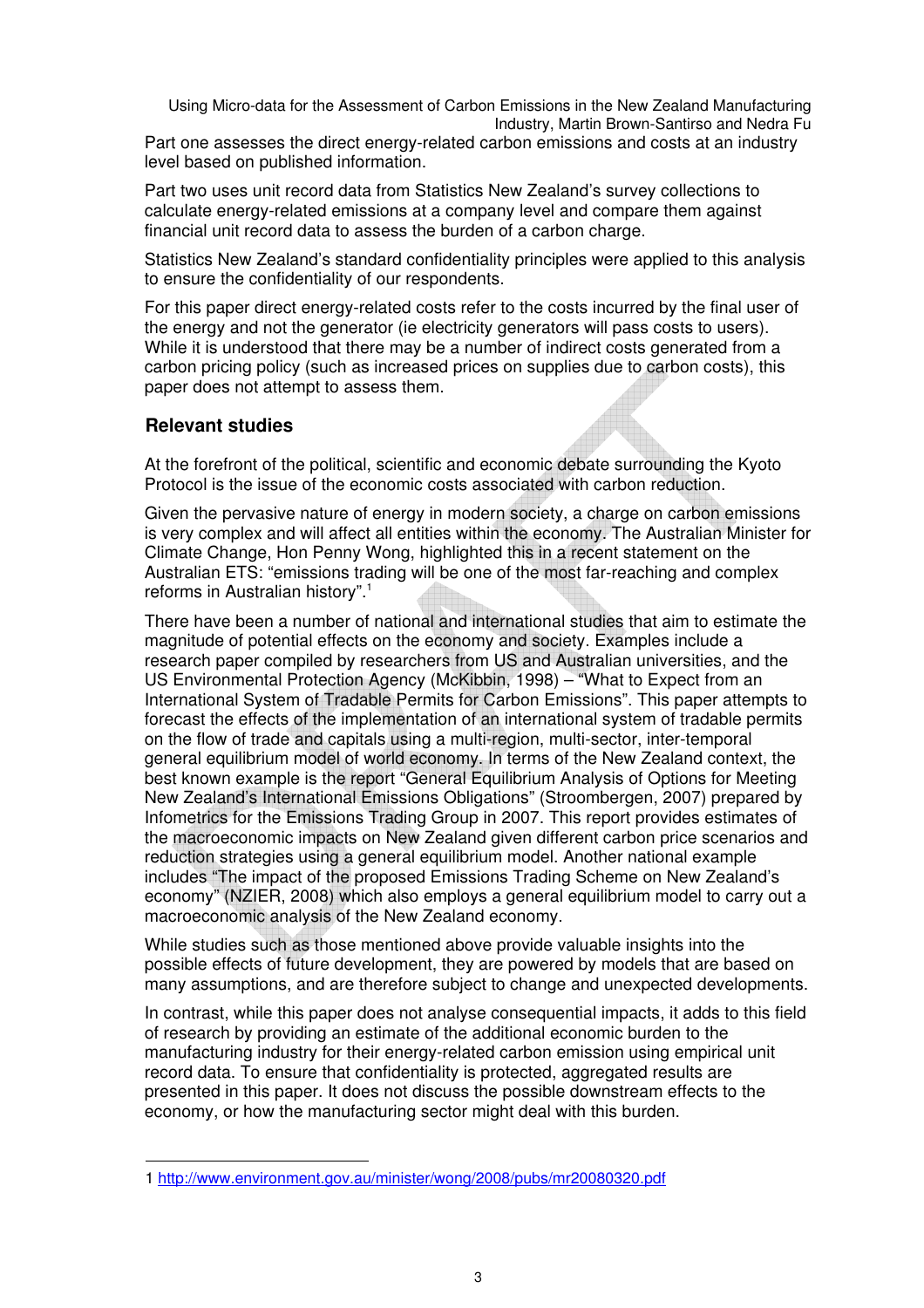## **Methodology**

This paper uses the results from the Statistics New Zealand's 2006 Manufacturing Energy Use Survey (MEUS) to derive the energy-related carbon equivalent emissions for the manufacturing industry. MEUS requested enterprises to provide information such as the types and amounts of energy used for the 12 months ending 31 March 2006.<sup>2</sup> Emissions are then calculated at an enterprise level, using the unit record data provided by individual respondents for MEUS.

We applied several carbon price scenarios to the calculated emissions to generate estimates of the total direct cost of energy-related carbon emissions for each price level. This paper assumes that emitters will face the full cost of carbon, and the results would change considerably in case of free emissions allocations.

The Annual Enterprise Survey (AES) 2006 collected a range of financial information from enterprises for the same period.<sup>3</sup>

The study assumes that data collected from these two surveys in 2006 indicated typical energy use pattern and financial performance for the units concerned.

### **Deriving emissions from energy use data**

The method used for the estimation of emissions from energy use data follows that used by the Ministry of Economic Development (MED) to calculate energy emissions in the New Zealand Energy Greenhouse Gas Emissions 1990–2006 (MED, 2007). This method in turn follows the Inter-governmental Panel on Climate Change (IPCC) guidelines.

Energy use figures for each energy source (eg coal or gas) obtained from MEUS have been multiplied by a fuel specific carbon dioxide  $(CO<sub>2</sub>)$  emission factor. These figures are subsequently multiplied by a fuel specific oxidation factor.<sup>4</sup> The resulting figures for each fuel are aggregated to produce a  $CO<sub>2</sub>$  emissions total for each company.

A similar process was followed to calculate methane  $(CH_4)$  and nitrous oxide  $(N_2O)$ emissions. For these calculations oxidation factors are not needed and are replaced by a Global Warming Potential (GWP) calculation. The GWP is applied to the  $CH_4$  and  $N_2O$ figures to produce figures that are compatible with those from  $CO<sub>2</sub>$  such that they can be added to produce  $CO<sub>2</sub>$  equivalents measures.<sup>5</sup>

### **Emission factors**

l

The emission factors selected for this process are all published in the MED report cited above, which is available for free from the Ministry's website.<sup>6</sup> While majority of the emission factors selected are the average factor for each fuel type, there were a few cases that required the specific selection of an emissions factor for a fuel. For the specific factors used in this study and their rationale please refer to appendix 1.

<sup>2</sup> For more information see: http://www.stats.govt.nz/products-and-services/inforeleases/manufacturing-energy-use-survey.htm

<sup>3</sup> For more information see: http://www.stats.govt.nz/products-and-services/info-releases/aesinfo-releases.htm

<sup>4</sup> A small proportion of the carbon content in fuels remains unoxidised due to incomplete combustion. The factors used in this study are those recommended by the IPCC.

<sup>5</sup> For more information refer to: http://en.wikipedia.org/wiki/Greenhouse\_warming\_potential

<sup>6</sup> http://www.med.govt.nz/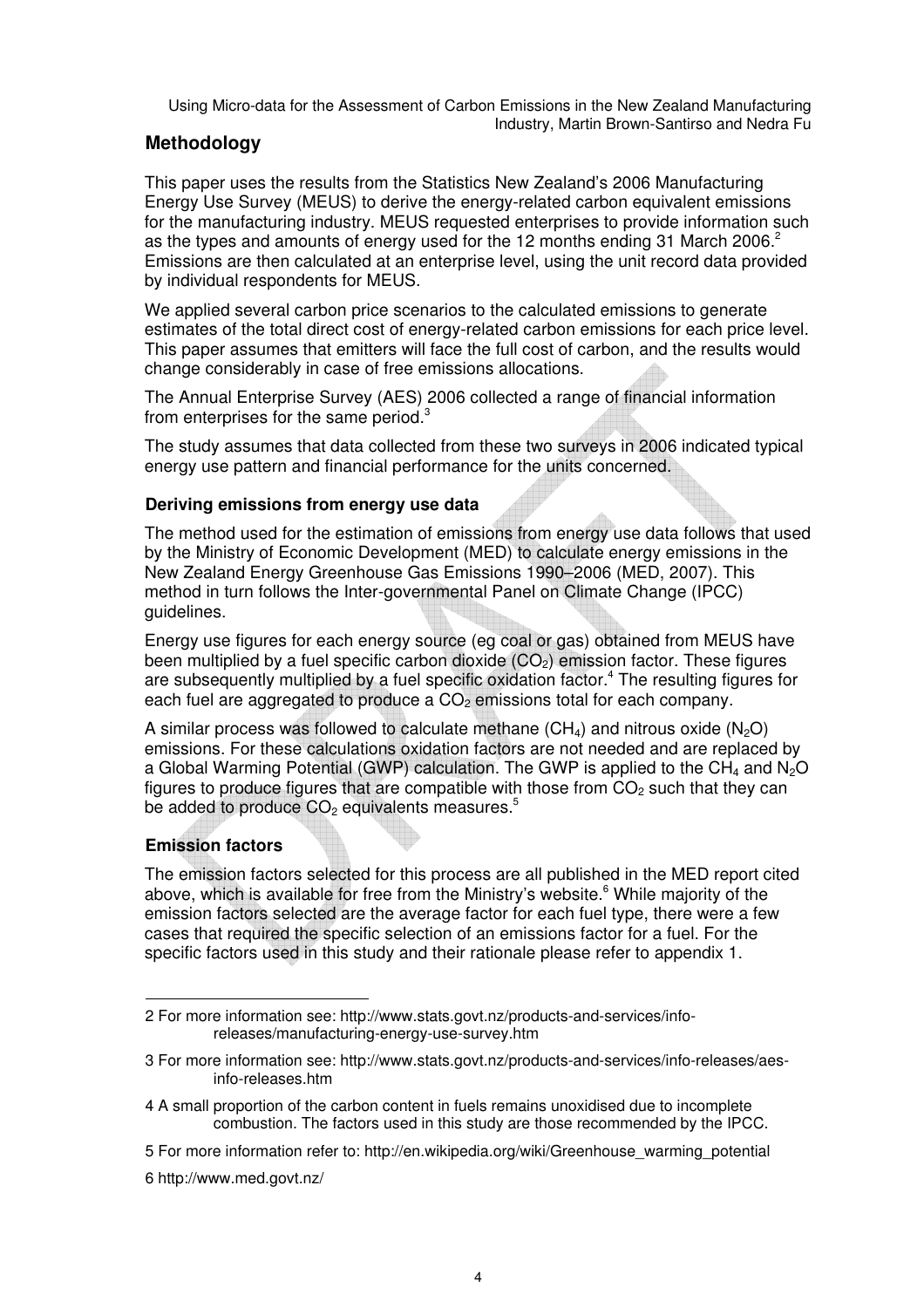Although it is understood that average emission factors may detract slightly from the accuracy for some results, there is insufficient information available to apply case specific factors. As such, for this purpose it was decided that the use of average emission factors would simplify the process, reduce potential for errors and increase transparency of procedures and results.

### **Carbon cost scenarios**

Once the derived carbon emissions were calculated, they were then multiplied by four scenarios of carbon price per tonne: NZ\$15, \$25, \$50, \$100 to estimate the cost of emissions for each unit and the entire industry.

There has been much discussion on the possible price of carbon, and there is general agreement about the uncertainty of what the price will be in the future (NZIER, 2008). For this reason, a range of prices were selected for this study.

The prices estimated for recent economic simulations or official forecasts range considerably (NZIER,2008. Infometrics, 2008. The Treasury 2006, 2007. Jamieson, 2007). The prices selected for this study represent levels that appear to be of interest in the current debate (Jamieson, 2007):

- 1. The NZ\$15 price was used as it reflects the price used in much of the initial Government analysis on the impacts of the ETS on the New Zealand economy.<sup>7</sup>
- 2. The NZ\$25 price was used to reflect more recent estimates of the price of carbon by Treasury. Also, there is more general interest for analysis using this price of carbon (Jamieson, 2007).
- 3. The NZ\$50 price was selected to provide a perspective of the economic burden if the cost of carbon was twice that of the more accepted general estimate of \$25.
- 4. The NZ\$100 price scenario gives an overview of the costs if the price of carbon rises to unexpected highs.

## **Financial data**

For this study it was necessary to source financial performance figures from individual companies that would enable the assessment of the burden of carbon cost as a function of costs or income.

Statistics New Zealand regularly collects financial data from businesses in order to compile New Zealand's macroeconomic statistics such as gross domestic product (GDP) and the balance of payments. A number of sources were probed to determine the suitability of their data to use in this study. Three surveys were identified as potential sources, as they collect financial performance data:

- Quarterly Manufacturing Survey (QMS)
- Business Operations Survey (BOS)
- Annual Enterprise Survey (AES)

Improved Business Understanding via Longitudinal Database Development (IBULDD)<sup>8</sup> – a longitudinal business database currently under development, was used to compare

 $\overline{\phantom{a}}$ 7 http://www.treasury.govt.nz/government/liabilities/kyoto

<sup>8</sup> For more information in this tool please follow the link to the Statistics New Zealand website: http://www.stats.govt.nz/economy/business/longitudinal-business-database.htm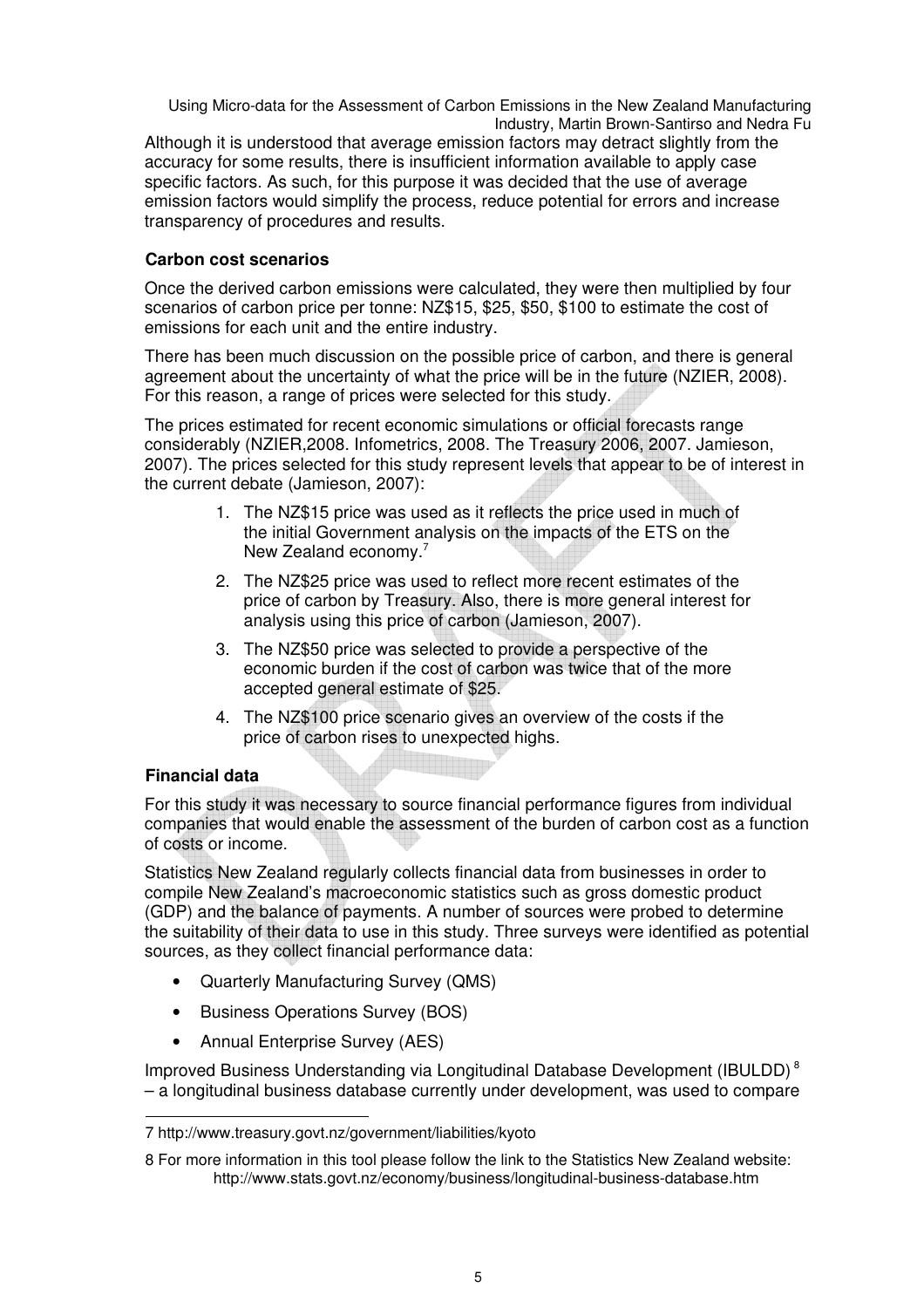the financial measures for the three surveys. Initially, we assessed the possibility of joining these datasets to maximise the number of respondents in the MEUS represented in the financial data. Joining the datasets, however, added an element of complexity and incompatibility that was not warranted by the small gains in emissions coverage.

In the end, AES was selected because it provided the largest coverage of MEUS sample units – 65 percent. AES data also enabled us to provide estimates of national accounting variables such as gross output and intermediate consumption. Importantly, the units covered in both AES and MEUS included most of the larger emitters, representing over 88 percent of the total emissions for the industry calculated from MEUS.

There are a number of financial variables either directly available or estimated from AES that could be used for this paper including: intermediate consumption (IC), gross output (GO), value added, gross operating surplus and more. The main criteria for the selection of financial variables were:

- The stability of the series, where the figures are a good indication of financial activity and are not heavily affected by single events or accounting artefacts.
- The perception of what the costs of carbon will be measured against in the industry's bottom lines.
- Comparability across the industries.

After consultation with internal experts of this information, it was decided that the most appropriate variables for the purpose of this study would be:

- Intermediate consumption  $(IC)$  consists of the value of all goods and services consumed as inputs by a process of production.
- Gross output (GO) the value of goods and services produced during a time period.

These two variables are considered to be very stable and are less prone to be affected by accounting artefacts. The selection of IC is also based upon the idea that the cost of carbon represents an added cost of production. GO was selected as a measure of total production, to enable estimates of energy intensity measures, that is the amount of energy required for the production of x amount of output (in this case \$1,000 of GO).

For more information on IC and GO please refer to appendix 2.

## **Industrial process emissions**

Some industries produce non-energy-related carbon dioxide emissions as part of their manufacturing activities. Industrial process emissions are not included for the most part of this study as they do not form part of our statistical collections. However, a small section was included in the first part of this paper (page 9) that incorporates these emissions as reported by the MED (2007) to portray a more complete analysis at the industry level. This inclusion only occurs at an aggregated industry level as MED does not report these on an enterprise basis. The industrial process emissions were directly added to the industry that gave rise to them.

### **Exceptions**

There were a number of small exceptions in the calculations in keeping with accounting frameworks or due to lack of reliable data. These include

1. Biomass – burning biomass (wood, wood waste and black liquor) for energy is theoretically carbon neutral so they were excluded from our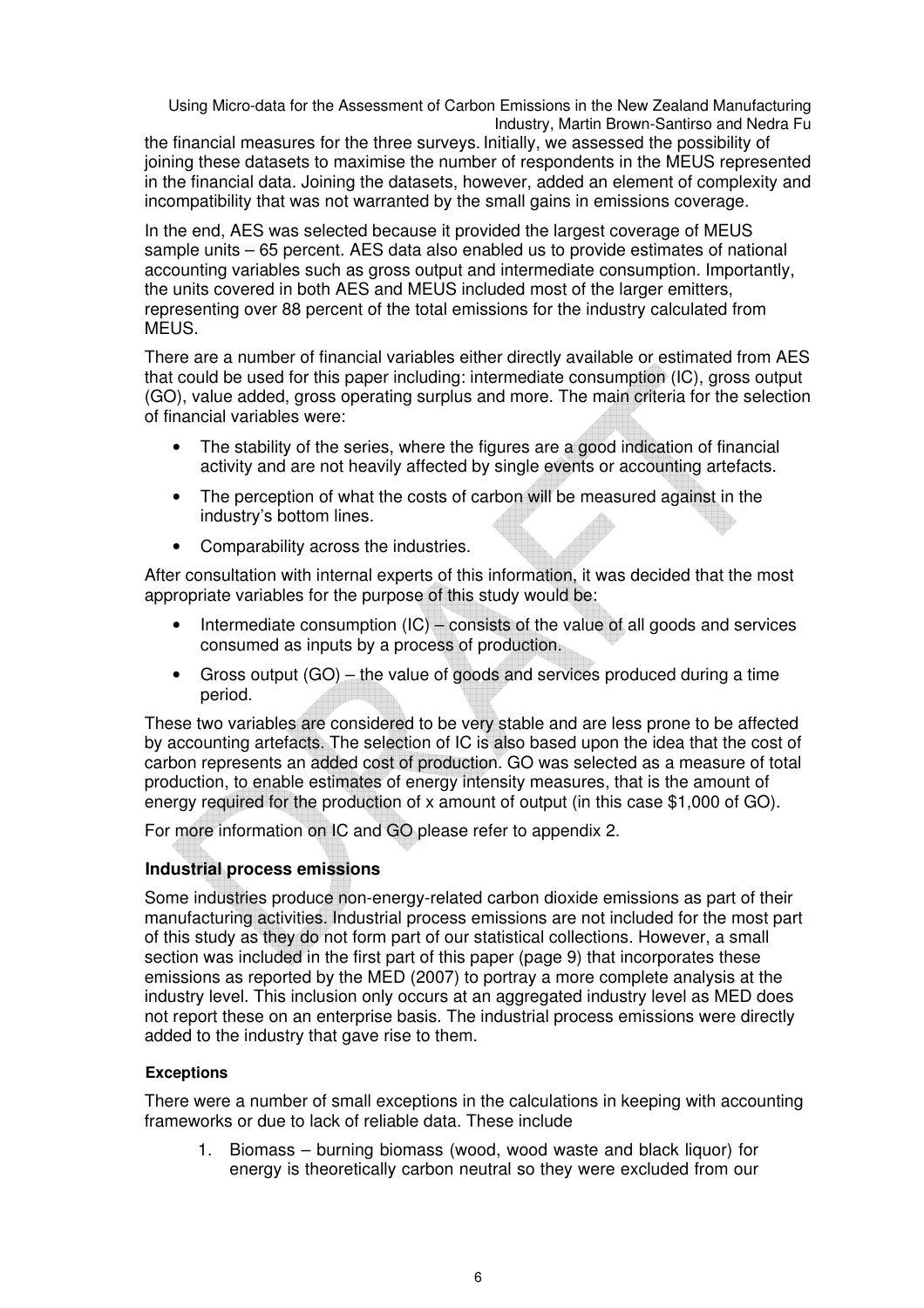$CO<sub>2</sub>$  calculations. However they were included for the calculation of  $CH<sub>4</sub>$  and N<sub>2</sub>O in accordance with IPCC standards.

- 2. Steam for those who purchased steam from third parties, the manner in which the steam was generated was not known, so it was not possible to calculate these emissions. For geothermal steam users, the field from which the steam was sourced is unknown, so specific emissions cannot be calculated, but they are believed to be small.
- 3. Exothermic reactions for those operations designed to capture residual heat from an industrial/chemical process there was little information, and again it is not possible to calculate an emission. Note that these operations do not use added process energy, so there should be no related emissions.
- 4. Petroleum refining derives much of its process energy from the use of refining by-products as fuel.<sup>9</sup> The MEUS did not capture this flow of energy, as it is a specialised use. To cover this gap we used data provided by MED, which was added in the appropriate space.

### **Energy-related emissions and costs in the manufacturing industry**

Using the methods described above, the estimated energy-related emissions for the New Zealand manufacturing industry were nearly 8.3 million tonnes of  $CO<sub>2</sub>e$  for the year ended March 2006. Of these, 41 percent are from electricity, followed by coal and natural gas accounting for 20 and 18 percent, respectively. The remainder includes petroleum products and other small energy uses.

The industry that registered the largest  $CO<sub>2</sub>e$  energy-related emissions for the March 2006 year was the food, beverages and tobacco manufacturing industry (ANZSIC C21) accounting for 29 percent of the manufacturing industry total. The metal products industry (ANZSIC C27) was the second largest emitter with 23 percent; wood and paper product manufacturing (ANZSIC C23) and the petroleum, coal, chemical and associated product manufacturing (ANZSIC C25) industries each accounted for 18 percent of the total emissions by the manufacturing industry.

In terms of costs, the total cost of these emissions to the manufacturing industry start from \$124 million for the \$15 per tonne scenario, moving through \$207 million and \$415 million for the \$25 and \$50 per tonne, and reaching \$829 million for the \$100 per tonne scenario. See table 1 for more details.

l

<sup>9</sup> For more detail se: http://www.eia.doe.gov/emeu/mecs/iab/petroleum/page2a.html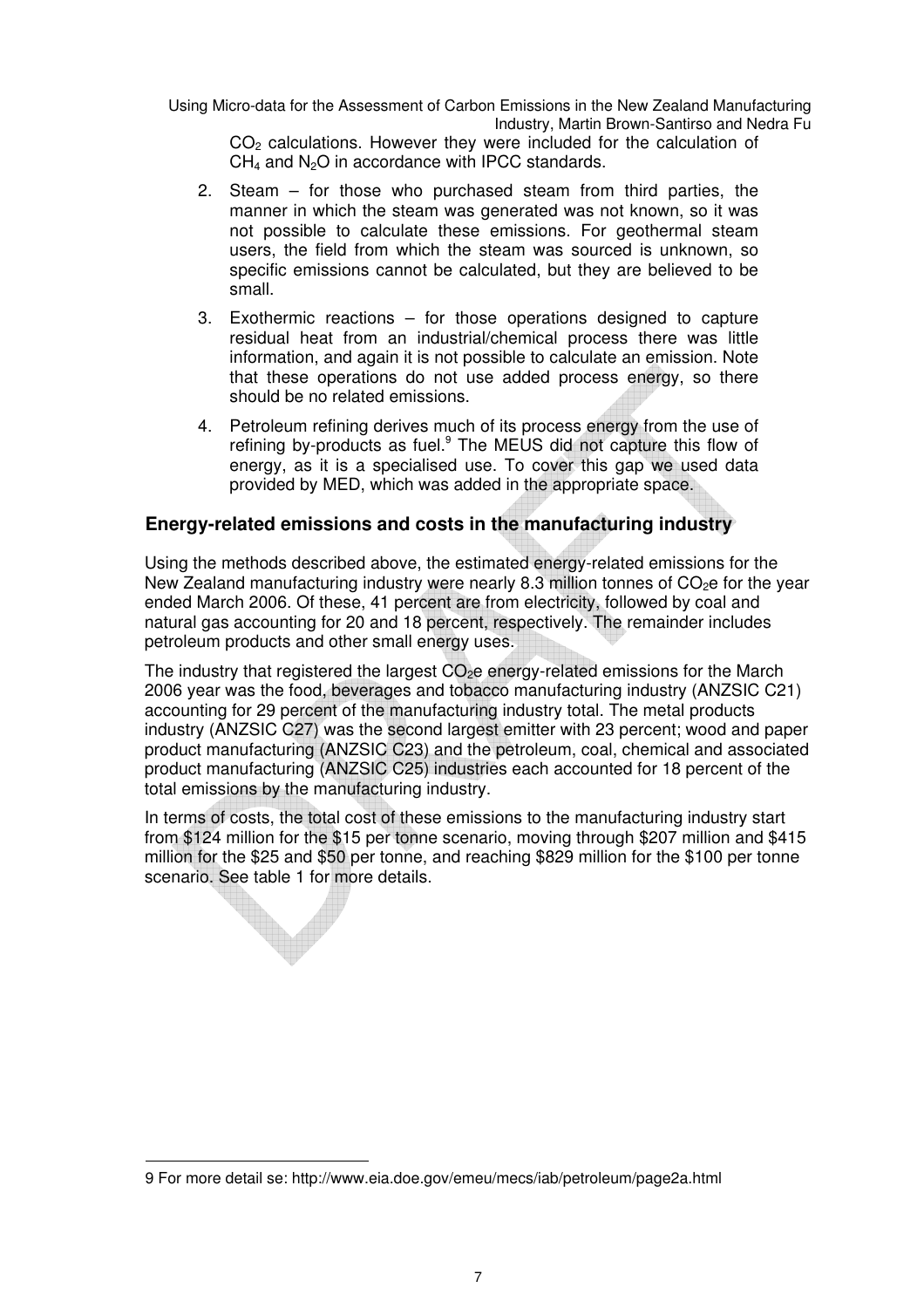#### **Table 1**

| <b>Industry Group</b>                   | Energy (PJ) | Emissions |       | Cost Scenarios (\$NZ million) |       |       |
|-----------------------------------------|-------------|-----------|-------|-------------------------------|-------|-------|
|                                         |             | (KtCO2e)  | \$15  | \$25                          | \$50  | \$100 |
| Food, beverage and tobacco              | 36.47       | 2,384     | 35.8  | 59.6                          | 119.2 | 238.4 |
| Textile, clothing, footwear and leather | 2.46        | 166       | 2.5   | 4.2                           | 8.3   | 16.6  |
| Wood and paper product                  | 57.83       | 1,489     | 22.3  | 37.2                          | 74.4  | 148.9 |
| Printing, publishing and recorded media | 0.81        | 52        | 0.8   | 1.3                           | 2.6   | 5.2   |
| Petroleum, coal, and chemical           | 12.70       | 1.473     | 22.1  | 36.8                          | 73.7  | 147.3 |
| Non-metallic mineral product            | 8.75        | 647       | 9.7   | 16.2                          | 32.4  | 64.7  |
| Metal product                           | 30.61       | 1,926     | 28.9  | 48.1                          | 96.3  | 192.6 |
| Machinery and equipment                 | 1.90        | 124       | 1.9   | 3.1                           | 6.2   | 12.4  |
| Other manufacturing                     | 0.45        | 29        | 0.4   | 0.7                           | 1.4   | 2.9   |
|                                         |             |           |       |                               |       |       |
| <b>Total</b>                            | 152         | 8,290     | 124.4 | 207.3                         | 414.5 | 829.0 |

#### **Energy use, Emissions and Carbon Costs by Industry** Year ended March 2006

#### Source: Manufacturing Energy Use Survey

Note: Energy use in petajoule (PJ) is not directly proportional to emissions in kilotonnes of CO<sub>2</sub>e due to different compositions of energy types used by different industries.

In financial terms, the manufacturing industry produced a gross output (GO) of \$69.9 billion for year to March 2006 (see table 2). It also consumed goods and services to the value of \$46.9 billion in the same period. The largest contributor during this period was the food manufacturing industry which contributed 41 percent to GO and 45 percent to intermediate consumption (IC). The second largest contribution was by the machinery and equipment industry (ANZSIC C28) followed by the petroleum, coal, chemical and associated product industry (ANZSIC C25) which contributed 12 and 11 percent, respectively, to GO and 11 and 9 percent, respectively, to IC.

Combining financial information and resource use data, we calculated a number of measures to assess the burden of a carbon charge on energy related emissions. These include measures such as:

- percentage increase in IC due to energy related carbon emission costs
- carbon intensity for the industry
- energy intensity for the industry.

For the \$15 per tonne scenario the manufacturing industry would see a 0.3 percent increase to its costs of production, or an extra \$3 per \$1,000 of IC. The increase in costs rises to just over 0.4 and 0.9 percent for the \$25 and \$50 per tonne scenarios, respectively. The increase in costs escalates to 1.8 percent or an extra \$18 per \$1,000 of IC for the \$100 per tonne carbon price scenario.

## **Energy and carbon intensity**

l

GO was selected as a measure of production for each industry, to enable estimates of the energy requirements and related emissions as a function of production. Energy and intensities in this paper are expressed in terms of gigajoules<sup>10</sup> (GJ) of energy per  $\check{\$1,000}$ of GO, while emissions intensities are expressed in kilograms (kg) of  $CO<sub>2</sub>e$  per \$1,000 of GO.

<sup>10</sup> A gigajoule is roughly equivalent to 29 litres of petrol, a drive from Wellington to Palmerston North and back in an average car, or running a 2 kw heater for six straight days.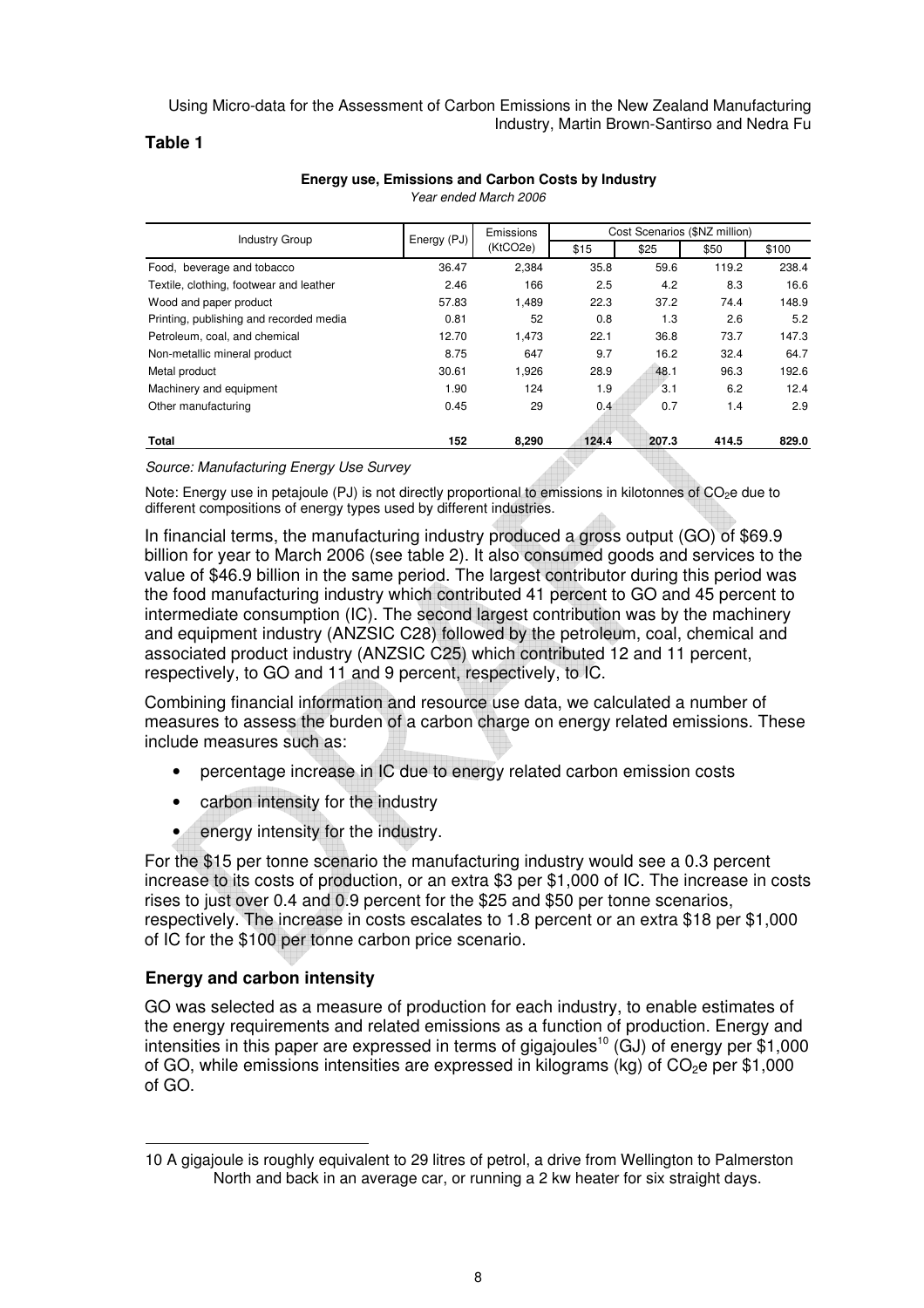The manufacturing industry had an overall intensity of 2.2 GJ per \$1,000 of production and 119kg of  $CO<sub>2</sub>e$  of associated emissions. This equates to under \$2 worth of emissions per \$1,000 of GO for the \$15 per tonne scenario, and increasing to almost \$12 dollars for the \$100 per tonne scenario (see table 2).

### **Table 2**

| Financial Performance, Energy and Carbon Intensities by Industry |                       |  |
|------------------------------------------------------------------|-----------------------|--|
|                                                                  | Year ended March 2006 |  |

| <b>Industry Group</b>                   | Gross Output | Intermediate<br>Consumption | Energy intensity | Emissions intensity |
|-----------------------------------------|--------------|-----------------------------|------------------|---------------------|
|                                         |              | \$NZ million                | GJ/\$1000 GO     | KgCO2e/\$1000 GO    |
| Food, beverage and tobacco              | 28,851       | 21,267                      | 1.26             | 83                  |
| Textile, clothing, footwear and leather | 2.227        | 1,431                       | 1.10             | 75                  |
| Wood and paper product                  | 7,143        | 5,128                       | 8.10             | 208                 |
| Printing, publishing and recorded media | 3,826        | 2,135                       | 0.21             | 14                  |
| Petroleum, coal, and chemical           | 7,594        | 4,251                       | 1.67             | 194                 |
| Non-metallic mineral product            | 2,328        | 1,437                       | 3.76             | 278                 |
| Metal product                           | 7,236        | 4,656                       | 4.23             | 266                 |
| Machinery and equipment                 | 8,684        | 5,332                       | 0.22             | 14                  |
| Other manufacturing                     | 2,008        | 1,251                       | 0.22             | 14                  |
|                                         |              |                             |                  |                     |
| <b>Grand Total</b>                      | 69,897       | 46,888                      | 2.17             | 119                 |

Source: Manufacturing Energy Use Survey and Annual Enterprise Survey 2006

Table 2 shows the financial data and the calculated energy and emission intensities at a sub-industry level (ANZSIC 2 digit). The industry with the largest energy intensity is wood and paper product manufacturing with over 8 GJ/\$1,000 of GO, nearly double the intensity of metal product manufacturing (in second place).

At the other end of the scale the printing, publishing and recorded media has the lowest intensity at 0.2 GJ/\$1,000 followed closely by machinery and equipment, and other manufacturing. This indicates that the outputs of these industries are of high value compared with the energy inputs required.

In terms of emissions intensity, the non-metallic mineral industry is the most emissionsintensive industry with 278 KgCO2e/\$1,000 of GO. It is followed closely by metal product manufacturing with 266 KgCO2e/\$1,000 of GO. The main reasons for this are the high energy inputs required for production and the mix of energy products used in each industry. For example, coal emits more carbon per unit of energy than natural gas. The intensities for the non-metallic minerals and metal product industries translate to around \$4 per \$1,000 of GO for the \$15 per tonne, rising to \$27 per \$1,000 of GO for the \$100 per tonne.

## **Carbon emissions and costs including industrial process emissions**

Emissions from industrial processes were not included in the rest of this study as Statistics New Zealand does not collect information that enables their direct estimation. This section adds industrial process emissions to the previous results to provide a more comprehensive view of carbon emissions in the manufacturing industry.

Industrial emissions figures were obtained from MED's greenhouse gas emissions publication (MED, 2007) and assigned to an industry based on the ANZSIC96 classification. Figures for industrial emissions are published for six categories: urea, lime, cement, hydrogen, aluminium, and iron and steel. Based on these categories, the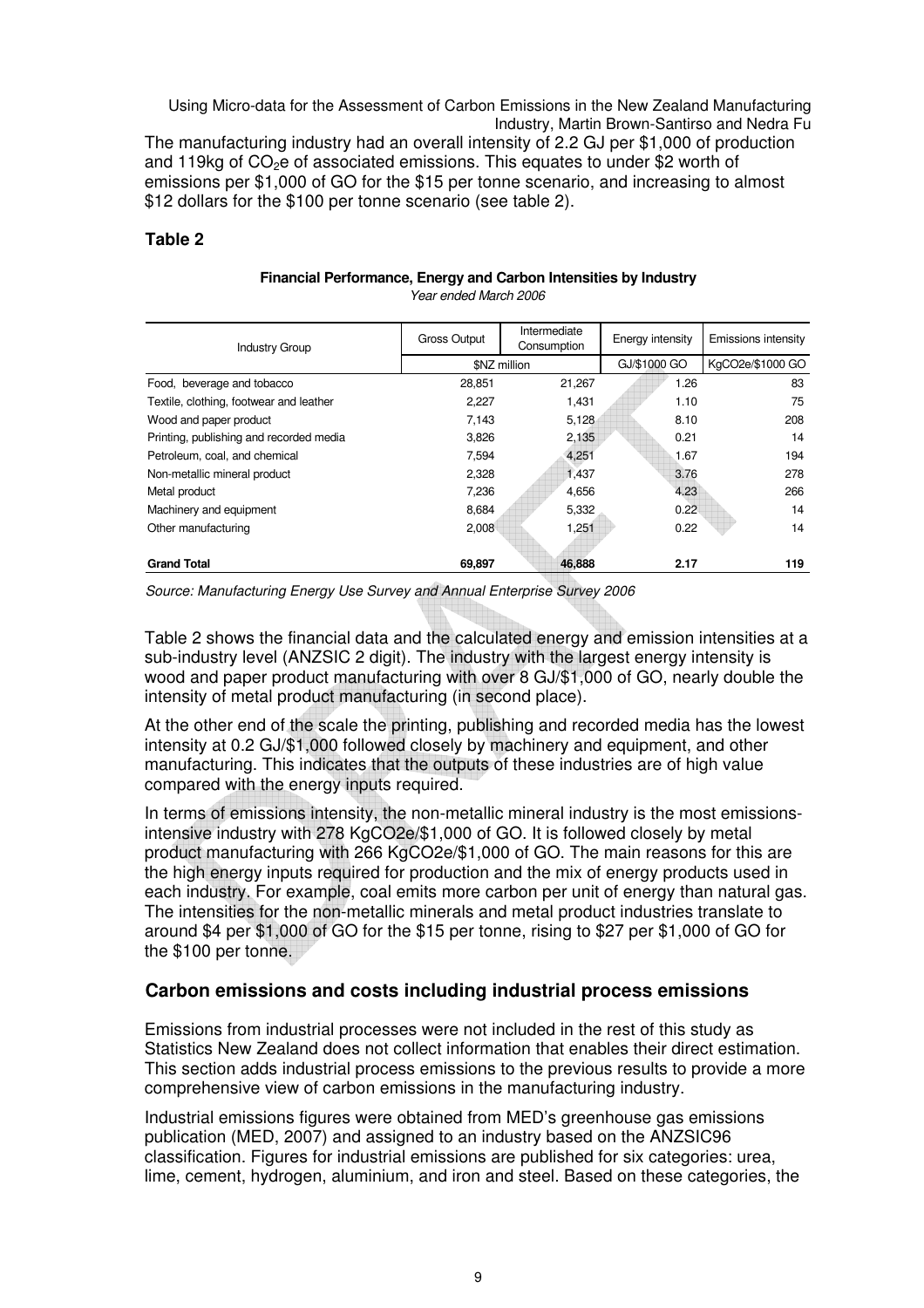figures for aluminium and iron and steel were assigned to metal product manufacturing; hydrogen and urea to petroleum, coal and chemical manufacturing; and cement and lime to non-metallic minerals. After this allocation the treatment for each industry is repeated as in the analysis above (see table 3).

### **Table 3**

l

#### **Total emissions, costs and intensity including industrial emissions** Year ended March 2006

| <b>Industry Group</b>                   | Emissions | Cost Scenarios (\$NZ) |         |         |           | Emissions intensity |  |
|-----------------------------------------|-----------|-----------------------|---------|---------|-----------|---------------------|--|
|                                         | (KtCO2e)  | \$15                  | \$25    | \$50    | \$100     | KgCO2e/\$1000 GO    |  |
| Food, beverage and tobacco              | 2.384     | 35,761                | 59,601  | 119,203 | 238,406   | 83                  |  |
| Textile, clothing, footwear and leather | 166       | 2,493                 | 4,155   | 8,311   | 16,622    | 75                  |  |
| Wood and paper product                  | 1,489     | 22,334                | 37,223  | 74,446  | 148,891   | 208                 |  |
| Printing, publishing and recorded media | 52        | 785                   | 1,308   | 2,616   | 5,232     | 14                  |  |
| Petroleum, coal, and chemical           | 2,032     | 30,485                | 50,809  | 101,618 | 203,235   | 268                 |  |
| Non-metallic mineral product            | 1.345     | 20,182                | 33,636  | 67,272  | 134,544   | 578                 |  |
| Metal product                           | 4,157     | 62,348                | 103,914 | 207,828 | 415,655   | 574                 |  |
| Machinery and equipment                 | 124       | 1,860                 | 3,100   | 6,201   | 12,402    | 14                  |  |
| Other manufacturing                     | 29        | 428                   | 714     | 1.427   | 2,854     | 14                  |  |
|                                         |           |                       |         |         |           |                     |  |
| <b>Total</b>                            | 11,778    | 176,676               | 294,460 | 588.921 | 1,177,841 | 169                 |  |

Source: Manufacturing Energy Use Survey and Annual Enterprise Survey 2006

The inclusion of industrial emission figures cause the cost of an emissions charge on the manufacturing industry to rise to \$177 million (from \$124 million) for the \$15 per tonne scenario increasing to nearly \$1.2 billion for the \$100 per tonne.

At the ANZSIC 2 digit level, the metal product industry is now the largest emitter by a fair margin accounting for over 35 percent of emissions, and costs that range from \$62 million to \$415 million depending on the price of carbon.

In terms of intensity, the non-metallic mineral product industry is still the most intensive industry followed very closely by the metal product industry with intensities of 578 and  $574 \text{ kgCO}_2$ e/\$1,000 of GO, respectively. This translates to emissions-related costs of around \$9 per \$1,000 of GO for the \$15 per tonne scenario and up to \$58 for the \$100 per tonne.

# **Energy-related emissions and costs at enterprise level**

The topic of pricing carbon emissions and the potential effect that it will have on individual companies has been a source of keen debate in the media.<sup>11</sup> This study uses financial data at an enterprise level to compare the costs of carbon against estimates of manufacturing companies' IC and GO. This comparison provides an overview of the burden generated from energy related carbon costs similar to the previous section but focuses on individual companies. Estimates of energy and emissions intensity are also provided in this section. This section does not include industrial process emissions.

Of the 1,029 enterprises surveyed in MEUS (ie there is energy use data available), 675 were also included in AES. A small number of units in this group were subsidiaries of larger companies, and their financial information was consolidated to their group's top

<sup>11</sup> See these examples for more details: http://www.scoop.co.nz/stories/PA0804/S00484.htm, http://www.stuff.co.nz/sundaystartimes/4269029a23615.html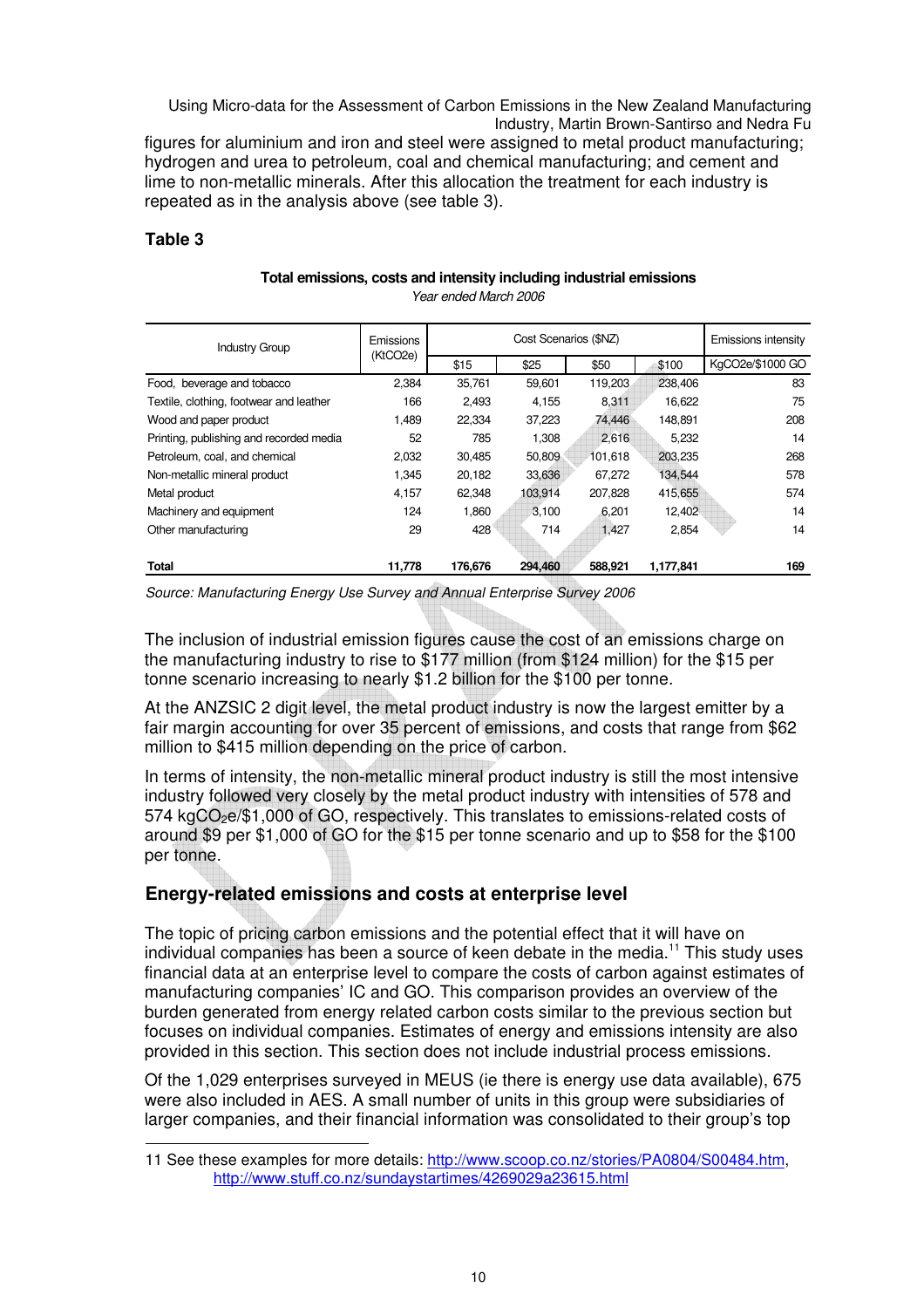enterprises. Therefore, the following work involves 668 enterprises (called 'the sample' henceforth). This translates to:

- 65 percent coverage in terms of units in the MEUS sample
- over 88 percent of energy-related GHG emissions for the manufacturing industry
- Over 61 percent of GO for the manufacturing industry
- Over 64 percent of IC for the manufacturing industry.

The above figures indicate that companies that produced the remaining 12 percent of emissions (995 ktCO<sub>2</sub>e) accounted for an estimated 36 percent of IC (\$16.9 billion) and 39 percent of GO (\$27.3 billion) for the manufacturing industry in the year to March 2006. This suggests a relatively low emissions intensity (average of 36kg/\$1000 of GO) for the remainder of the manufacturing industry.

#### **Intermediate consumption and carbon cost**

This paper assumes that the energy-related carbon cost incurred by businesses will be treated as a new cost of production, thus included towards IC. As such, it would be useful to assess the cost of carbon as a percentage of an enterprise's IC. This percentage is, in effect, the estimated direct increase in costs of production due to energy related carbon emissions. Carbon cost as a percentage of intermediate consumption (IC) was calculated as follows:

> $\frac{Carbon Emission \times Carbon\$ <br>  $\frac{1}{2} \times 100\%$  $Intermediate \ Consumption (\$ million)$

Once the carbon cost was calculated as a percentage of IC for individual enterprises, we carried out counts of companies based on the percentage level. Based on the results, we intuitively selected seven different categories for each carbon price scenario to portray the results of the analysis. The categories are:

Carbon cost = 35 percent to 65 percent of Intermediate consumption

Carbon cost = 20 percent to 35 percent of intermediate consumption

Carbon cost = 10 percent to 20 percent of intermediate consumption

Carbon cost = 5 percent to 10 percent of intermediate consumption

Carbon cost = 1 percent to 5 percent of intermediate consumption

Carbon  $cost = 0.5$  percent to 1 percent of intermediate consumption

Carbon cost = less than 0.5 percent of intermediate consumption

A summary of the results from this analysis is presented in table 4 indicating the proportion of companies in the sample that fall within each category of increased costs for the different price scenarios.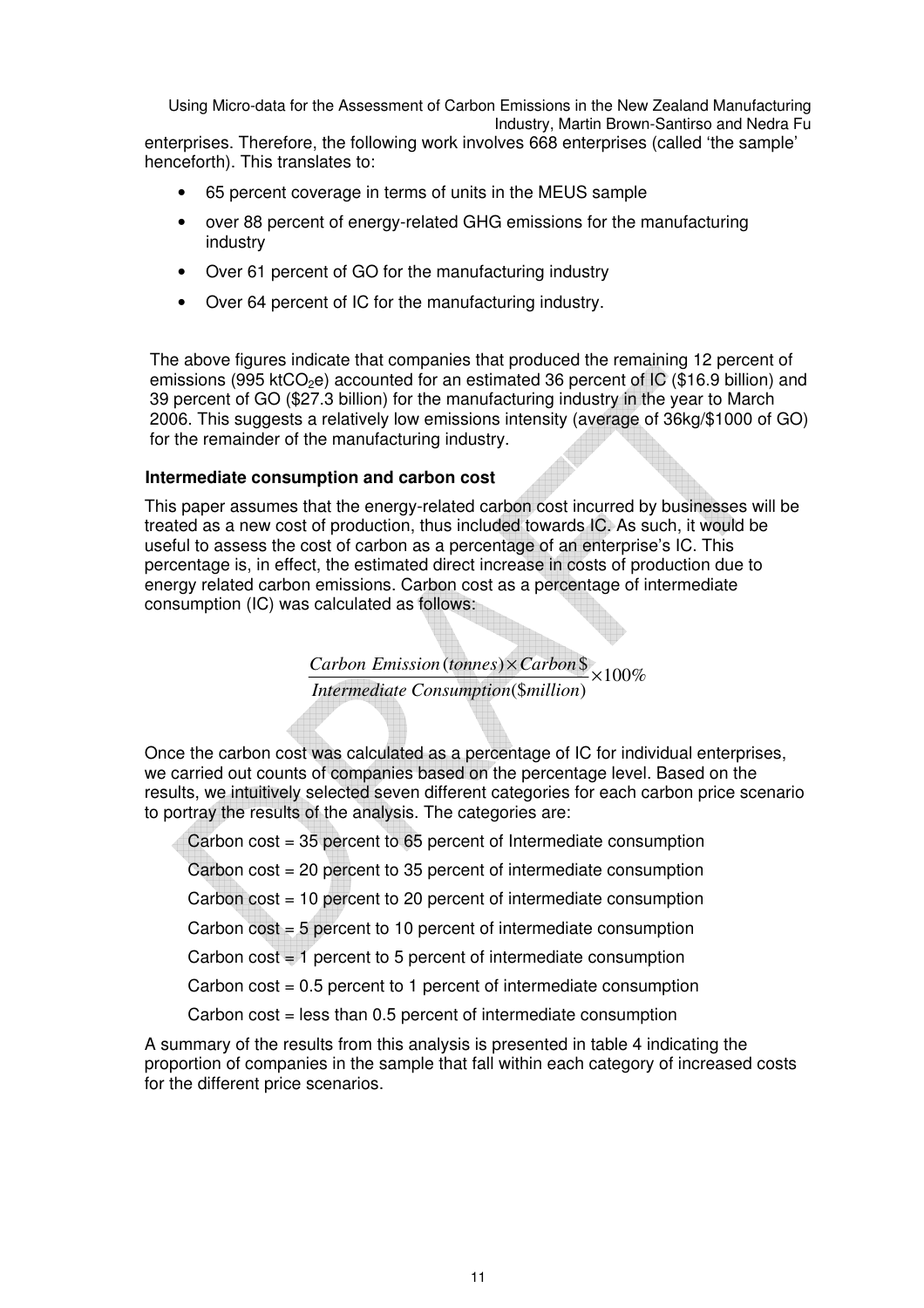#### **Table 4**

| Carbon cost as a | Proportion of companies by carbon price scenario |                          |                |                 |  |  |  |  |
|------------------|--------------------------------------------------|--------------------------|----------------|-----------------|--|--|--|--|
| percentage of IC | \$15 per tonne                                   | \$25 per tonne           | \$50 per tonne | \$100 per tonne |  |  |  |  |
| 35% to 65%       | $\overline{\phantom{a}}$                         | $\overline{\phantom{0}}$ | -              | 0.6%            |  |  |  |  |
| 20% to 35%       | $\overline{\phantom{a}}$                         | $\overline{\phantom{0}}$ | 0.3%           | 0.4%            |  |  |  |  |
| 10% to 20%       | $\overline{\phantom{a}}$                         | 0.3%                     | 0.7%           | 1.6%            |  |  |  |  |
| 5% to 10%        | $0.6\%$                                          | 0.7%                     | 1.6%           | 2.2%            |  |  |  |  |
| 1% to 5%         | 3.3%                                             | 5.4%                     | 11.5%          | 20.1%           |  |  |  |  |
| 0.5% to 1%       | 3.3%                                             | 7.8%                     | 10.8%          | 20.2%           |  |  |  |  |
| less than 0.5%   | 92.8%                                            | 85.8%                    | 75.0%          | 54.8%           |  |  |  |  |

#### **Distribution of Enterprises by Carbon Cost to Intermediate Consumption Ratio**

Source: Manufacturing Energy Use Survey and Annual Enterprise Survey 2006

The results in table 4 indicate that for the \$15 per tonne scenario, none of the 668 enterprises would experience an increase in their IC greater than10 percent of their 2006 level as a result of their energy related carbon emissions. About 0.6 percent of the units' IC would increase between 5 and 10 percent, while the vast majority of the enterprises would experience less than a 0.5 percent increase on their IC from carbon emissions.

For the \$25 per tonne scenario, the proportion of businesses in the 5 to10 percent bracket of IC increases to 0.7 percent, while 0.3 percent of enterprises reached the 10 to 20 percent bracket of IC. However, the proportion of enterprises in the less than 0.5 percent increase of IC from energy related carbon emissions remains the largest group at 85.8 percent of the population.

At \$50 per tonne of  $CO<sub>2</sub>e$  emissions, around 1 percent of enterprises would experience a 10 percent or more increase in IC. Around 13.1 percent of the enterprises fall into the bracket of 1 to10 percent increase in IC, while 85.8 percent of enterprises would experience less than 1 percent increases to their IC due to energy related carbon emissions.

If the price of carbon increases to \$100 per tonne, then around 2.6 percent of the enterprises would experience a 10 percent or more increase of their IC, including small proportion of companies in the 35 to 65 percent bracket. However, even at this price, the majority of enterprises (54.8 percent) would still be in the 0.5 percent or less bracket.

Overall, the results indicate that a large proportion of enterprises in the manufacturing sector are engaged in relatively low-intensity activities. As the resulting impacts in costs of production are causally related to intensity, the direct costs increases are relatively low.

### **Gross output and carbon cost**

The gross output variable is similar to a business's total revenue so carbon cost as a proportion of GO is a useful measure to assess the impact of carbon cost in relation to an enterprise's revenue. This measure also provides a good indication of the carbon intensity of the production by each company and industry. Carbon cost as a proportion to gross output (GO) is calculated as follows:

> $\frac{Carbon Emission \times Carbon\$   $\times 100\%$ *GrossOutput*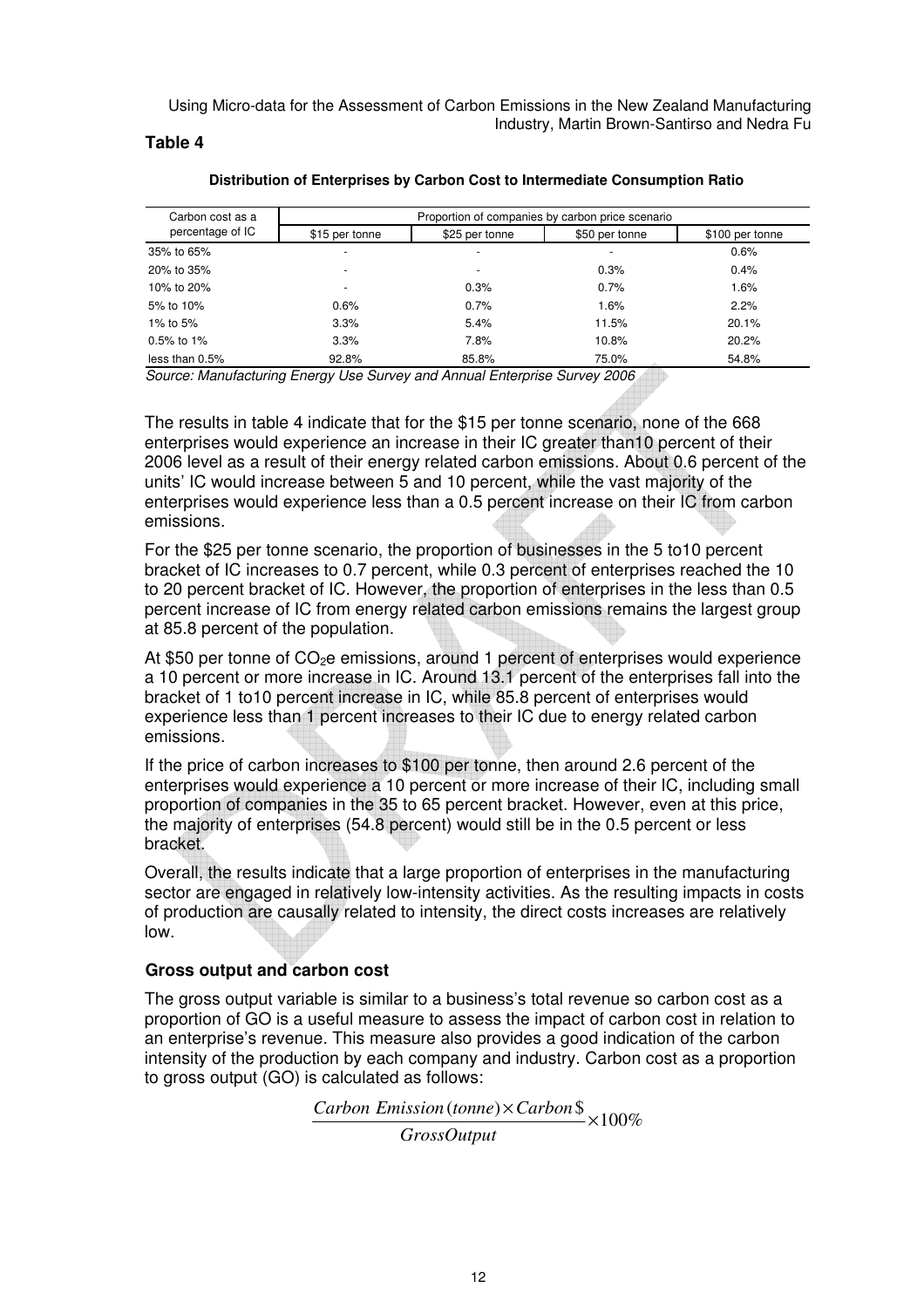Given that GO is almost always higher than IC, the carbon cost as a proportion of GO levels were generally lower than that of IC across the different carbon price scenarios. The lower levels were translated into small change in the categories selected for the analysis (the 35 to 65 percent category was not needed). Table 5 shows a summary of the results.

In this analysis we also included an estimate of the proportion of the total GO of the manufacturing industry that is represented by each of the categories. For example, this indicates that at \$15 per tonne about 4.6 percent of GO was subject to intensities representing 1 to 5 percent of the output of the company.

#### **Table 5**

|                                      |                                           |                                     |                                           | Proportion of companies by carbon price scenario |                                           |                                     |                                         |                                   |
|--------------------------------------|-------------------------------------------|-------------------------------------|-------------------------------------------|--------------------------------------------------|-------------------------------------------|-------------------------------------|-----------------------------------------|-----------------------------------|
|                                      |                                           | \$15 per tonne                      |                                           | \$25 per tonne                                   |                                           | \$50 per tonne                      |                                         | \$100 per tonne                   |
| Carbon cost as a<br>percentage of GO | $%$ of<br>enterprises<br>in the<br>sample | GO as a $%$<br>of industry<br>total | $%$ of<br>enterprises<br>in the<br>sample | GO as a $%$<br>of industry<br>total              | $%$ of<br>enterprises<br>in the<br>sample | GO as a $%$<br>of industry<br>total | % of<br>enterprises<br>in the<br>sample | GO as a %<br>of industry<br>total |
| 20% to 35% of GO                     |                                           |                                     |                                           |                                                  |                                           |                                     | 0.6%                                    | 1.0%                              |
| 10% to 20% of GO                     |                                           |                                     |                                           |                                                  | 0.6%                                      | 1.0%                                | 0.3%                                    | 0.5%                              |
| 5% to 10% of GO                      |                                           |                                     | 0.6%                                      | 1.0%                                             | 0.3%                                      | 0.5%                                | 2.1%                                    | 3.7%                              |
| 1% to 5% of GO                       | 2.1%                                      | 4.6%                                | 3.0%                                      | 4.3%                                             | 7.2%                                      | 8.7%                                | 12.7%                                   | 20.9%                             |
| $0.5\%$ to 1% of GO                  | 2.4%                                      | 2.1%                                | 4.5%                                      | 4.8%                                             | 7.6%                                      | 15.9%                               | 12.1%                                   | 10.2%                             |
| less than 0.5% of GO                 | 95.5%                                     | 54.4%                               | 91.9%                                     | 51.0%                                            | 84.3%                                     | 35.1%                               | 72.2%                                   | 24.8%                             |

#### **Distribution of Enterprises by Carbon Cost to Gross Output Ratio**

Source: Manufacturing Energy Use Survey and Annual Enterprise Survey 2006

Note: The figures in the columns titled 'GO as a % of industry total' do not add up to 100 percent as the enterprises in this sample contribute to approximately 61.1 percent of gross output for the manufacturing industry.

For the \$15 per tonne scenario, 95.5 percent of the enterprises would have to pay an equivalent of 0.5 percent or less of their GO for carbon emissions. This group of enterprises contributed to 54.4 percent of the industry's total GO. For the remaining 4.5 percent of enterprises, their carbon cost would be between 0.5 and 5 percent of their GO. In other words, at \$15 per tonne, none of the enterprises in this sample would pay more than \$5 of energy related carbon costs for every \$1,000 of production.

At \$25 per tonne, the vast majority of enterprises (91.9 percent) are still in the 0.5 percent or less bracket, accounting for 51.0 percent of the industry's total GO. While 0.6 percent of enterprises in the sample would now have to pay an equivalent of 5 to 10 percent of GO on energy related carbon emissions. The enterprises in this top bracket contribute to 1.0 percent of the manufacturing industry's total GO.

At \$50 per tonne, around 1 percent of the enterprises in our sample will spend an equivalent of 5 to 20 percent of their GO on carbon costs. However, the vast majority of enterprises in the sample (84.3 percent) are still paying the equivalent of less than 0.5 percent of their GO on carbon costs. Collectively, enterprises in this category contribute to 35.1 percent of the industry's total GO.

For the \$100 per tonne scenario, 0.6 percent of enterprises would spend an equivalent of 20 to 35 percent on carbon emissions. Even at this carbon price, the majority of enterprises (72.2 percent) would have to spend less than 0.5 percent of their GO equivalent on energy related carbon emissions.

In terms of economic significance however, the enterprises in this category of lowest carbon cost to GO ratio make up for 24.8 percent of the industry's total GO. At this price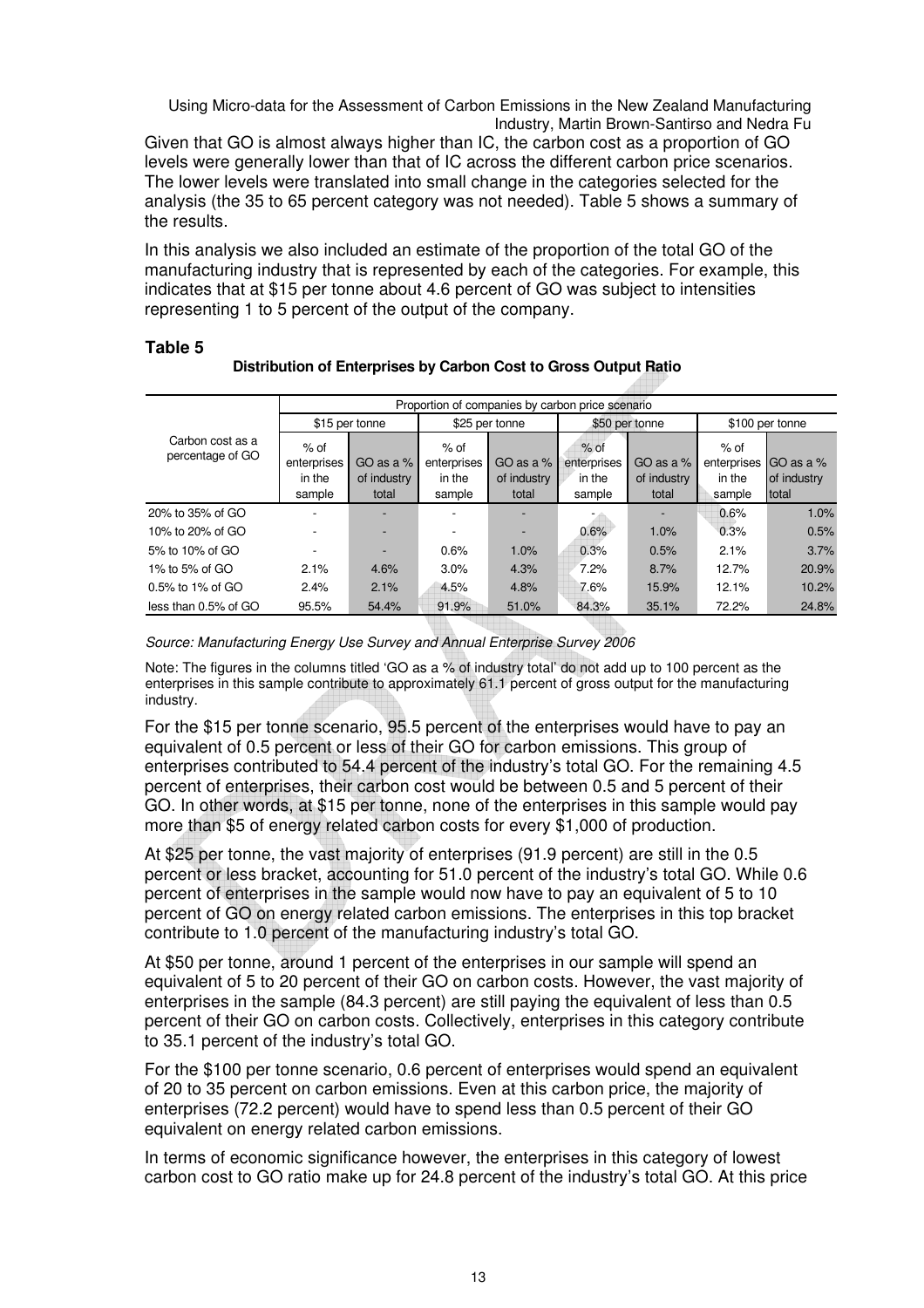Using Micro-data for the Assessment of Carbon Emissions in the New Zealand Manufacturing Industry, Martin Brown-Santirso and Nedra Fu scenario, 3 percent of the enterprises in this sample would have to spend an equivalent of 5 to 35 percent of their GO on energy related carbon costs. Collectively, enterprises in these top categories of carbon cost to GO ratio contribute to 5.2 percent of the industry's total GO.

### **Energy-related carbon emissions intensities**

Another useful measure in this context is to examine the amount of  $CO<sub>2</sub>e$  emitted for every \$1,000 of GO. This measure allows us to assess the emissions intensity of individual enterprises within the manufacturing industry. This emissions intensity measure is calculated as follows:



Figure 1 provides a breakdown of enterprises by their  $CO<sub>2</sub>e$  emission for every \$1,000 of gross output.

### **Figure 1**



### **Distribution of companies by CO2e emission intensity**

Source: Manufacturing Energy Use Survey and Annual Enterprise Survey 2006

Figure 1 provides an overview of the enterprises in the sample in terms of the emissionintensity of their operations. It depicts a distribution where a small number of enterprises have high levels of emissions intensity of over 1 tonne of  $CO<sub>2</sub>$ e per \$1,000 of GO, while the majority of enterprises emit less than 0.25 tonne of  $CO<sub>2</sub>e$  for the same amount of GO.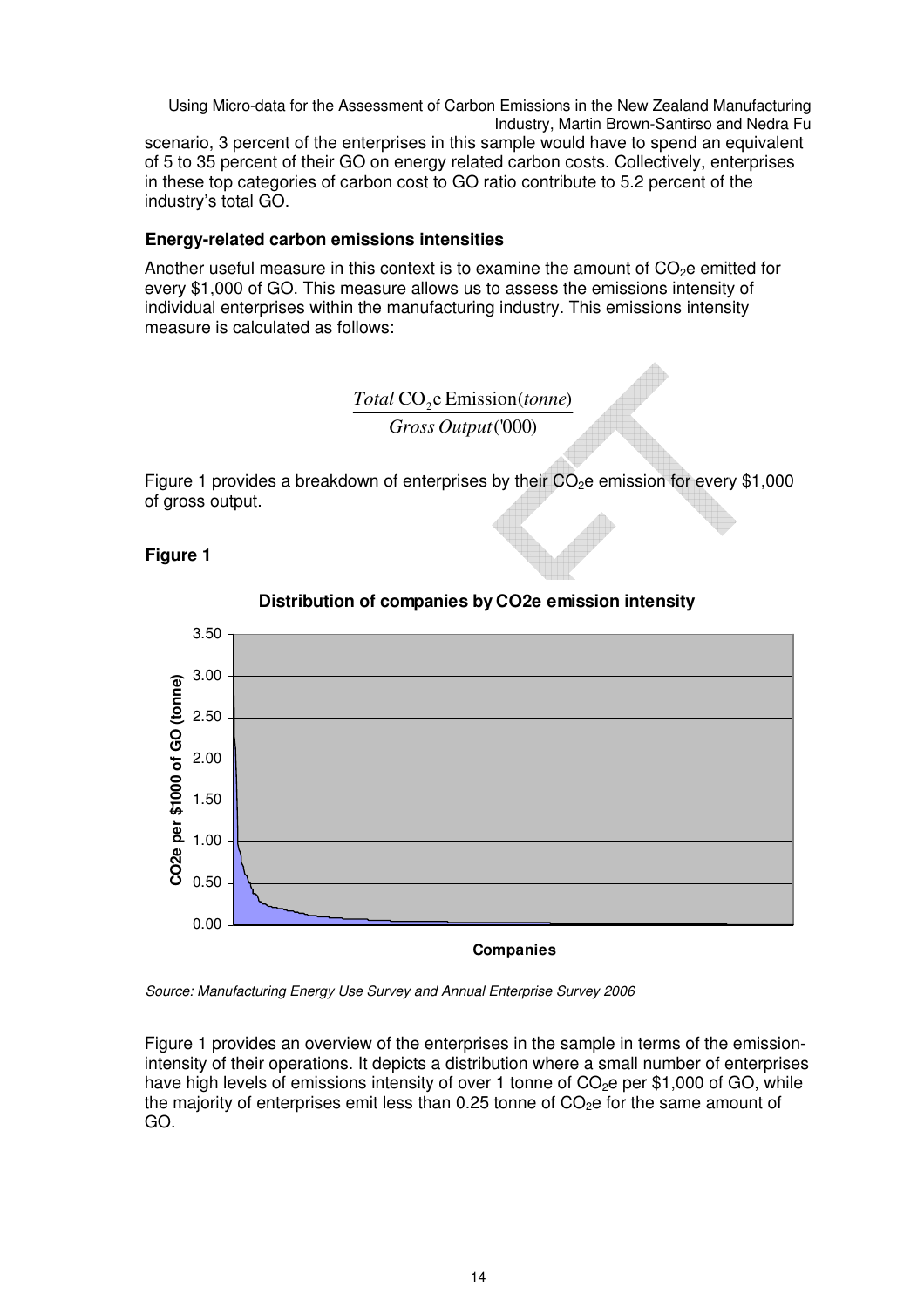Using Micro-data for the Assessment of Carbon Emissions in the New Zealand Manufacturing Industry, Martin Brown-Santirso and Nedra Fu Table 6 is very similar to table 5 but it presents this information in monetary terms by applying the four different carbon price scenarios. The purpose of this is to provide a dollar value to the percentage categories. This was calculated as follows:

# $\frac{Total\ CO_2e\ Emission\ (tonne)}{C} \times Carbon\$ ('000) *Gross Output*

### **Table 6**

|                                 |                                           |                                     |                                           |                                   | Proportion of companies by carbon price scenario |                                     |                                           |                                     |
|---------------------------------|-------------------------------------------|-------------------------------------|-------------------------------------------|-----------------------------------|--------------------------------------------------|-------------------------------------|-------------------------------------------|-------------------------------------|
|                                 |                                           | \$15 per tonne                      |                                           | \$25 per tonne                    |                                                  | \$50 per tonne                      |                                           | \$100 per tonne                     |
| Carbon cost per \$1000<br>of GO | $%$ of<br>enterprises<br>in the<br>sample | GO as a $%$<br>of industry<br>total | $%$ of<br>enterprises<br>in the<br>sample | GO as a %<br>of industry<br>total | $%$ of<br>enterprises<br>in the<br>sample        | GO as a $%$<br>of industry<br>total | $%$ of<br>enterprises<br>in the<br>sample | GO as a $%$<br>of industry<br>total |
| \$100 or more                   |                                           |                                     |                                           |                                   | 0.6%                                             | 1.0%                                | 0.9%                                      | 1.4%                                |
| \$75 to \$100                   |                                           |                                     | 0.1%                                      | 0.1%                              | 0.1%                                             | 0.2%                                | 0.7%                                      | 0.2%                                |
| \$50 to \$75                    |                                           |                                     | 0.4%                                      | 0.9%                              | 0.1%                                             | 0.3%                                | 1.3%                                      | 3.4%                                |
| \$30 to \$50                    | 0.6%                                      | 1.0%                                | 0.1%                                      | 0.2%                              | 1.3%                                             | 3.3%                                | 1.6%                                      | 2.6%                                |
| \$20 to \$30                    | 0.1%                                      | 0.2%                                | 0.7%                                      | 0.5%                              | 1.3%                                             | 0.5%                                | 3.4%                                      | 2.4%                                |
| \$10 to \$20                    | 1.3%                                      | 3.5%                                | 2.1%                                      | 3.7%                              | 4.5%                                             | 4.8%                                | 7.6%                                      | 15.9%                               |
| \$5 to \$10                     | 2.4%                                      | 2.1%                                | 4.5%                                      | 4.8%                              | 7.6%                                             | 15.9%                               | 12.1%                                     | 10.2%                               |
| less than \$5                   | 95.5%                                     | 54.4%                               | 91.9%                                     | 51.0%                             | 84.3%                                            | 35.1%                               | 72.2%                                     | 24.8%                               |

#### **Distribution of Enterprises by Carbon Cost per \$1000 of Gross Output**

Source: Manufacturing Energy Use Survey and Annual Enterprise Survey 2006

At \$15 per tonne, the vast majority of enterprises in this sample (95.5 percent) would spend less than \$5 on carbon emissions for every \$1,000 of GO, while 0.6 percent of enterprises would have to spend between \$30 and \$50. These two groups at the two extremes represent 54.4 percent and 1.0 percent of the industry's total GO, respectively.

For the \$25 per tonne scenario, 4.5 percent of enterprises in the sample would spend \$5 to \$10 on carbon emissions per \$1,000 of GO, while 91.9 percent would spend less than \$5 on energy related carbon costs. At this price scenario, the enterprise with the highest emissions intensities would pay between \$75 and \$100 per \$1,000 of GO.

At \$50 per tonne, 4.5 percent of enterprises would spend \$10 to \$20 on energy related carbon costs per \$1,000 of GO while 84.3 percent of enterprises would spend less than \$5. At this price scenario, a small group of enterprises would have to pay over \$100 on carbon emissions per \$1,000 of GO. This group of enterprises constitutes about 1.0 percent of the industry's total GO.

For the \$100 per tonne scenario, 0.9 percent of the enterprises in this sample would spend \$100 or more on carbon emissions per \$1,000 of GO. Enterprises that spend less than \$5 on carbon credits remain the largest group, making up 72.2 percent of the enterprises, however, they account for 24.8 percent of the industry's total GO.

# **Conclusion**

Energy intensities and emissions intensities vary widely across the activities within the manufacturing industries. This is due to the different natures of work and the varying mix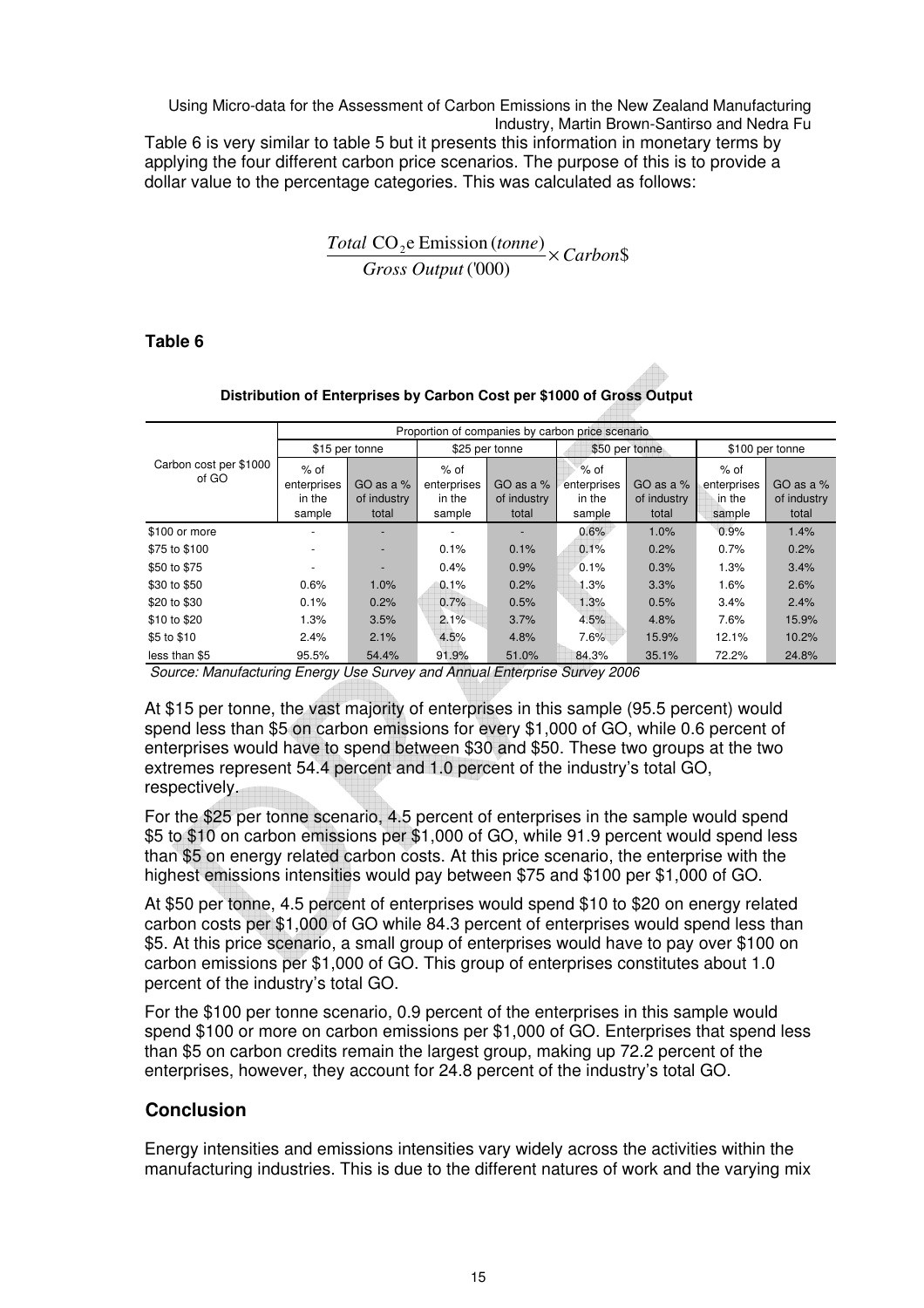of energy products used. As such, carbon costs for energy related GHG emissions would have similarly varying effects on manufacturing businesses. For example, at the top end of the spectrum, the non-metallic mineral product manufacturing industry (ANZSIC C27) emitted an average 278 kg of  $CO<sub>2</sub>e$  for every \$1,000 of GO while printing, publishing and recorded media (ANZSIC C24) and machinery and equipment manufacturing (ANZSIC C28) emitted an average of 14 kg of  $CO<sub>2</sub>e$  for every \$1,000 of GO.

The price of carbon plays an essential role in determining the final impact of a carbon charge policy; this is highlighted in table 4. Under a \$15 per tonne price scenario, the cost of production increase would be less than 1 percent for more than 95 percent of the companies in our sample. For the \$100 per tonne scenario this figure decreases to 55 percent.

Despite the limitations, this study demonstrates the value of using good quality unit record data to carry out studies that enable a closer look at economic impacts of policy on individual enterprises. While this study is limited to enterprises in the manufacturing industry, the relationship between carbon intensities and costs can be applied elsewhere. As such, Statistics New Zealand is working on a project in collaboration with MED and EECA aimed at expanding the collection of energy use data across the New Zealand economy to provide quality micro-data for future studies.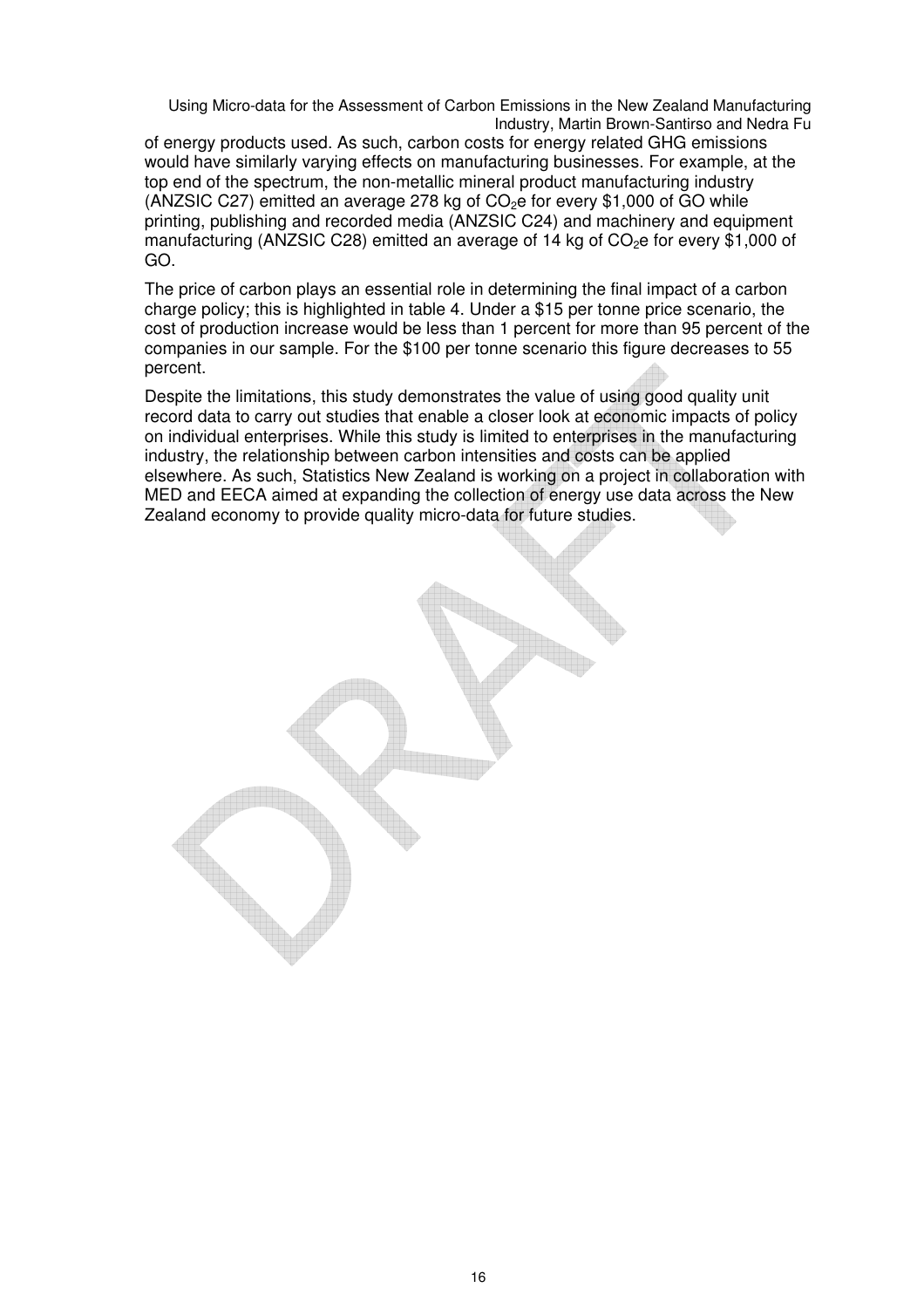## **Appendix 1: Emission factors**

The emission factors used for the calculations of emissions from the unit record data were taken from MED's energy greenhouse gas emissions publication of 2007. The table below summarises the emission factors used followed by a description of the choices.

| <b>Fuels</b> | Emissions (grams/MJ) |
|--------------|----------------------|
| Nat Gas      | 52.3                 |
| Coal         | 91.2                 |
| Electricity  | 64.16                |
| Petrol       | 66.2                 |
| Diesel       | 69.5                 |
| <b>LPG</b>   | 60.4                 |
| Fuel Oil     | 72.75                |

#### **CO2 Emission Factors**

#### **Natural gas**

The 52.3g/MJ was selected as it is the average for the treated gas that enters the reticulated networks. While it is known that some companies use raw natural gas, which has larger emission factors, the information as to who and how much is not known to Statistics New Zealand.

#### **Coal**

The 91.2g/MJ represents the average emission factor for sub-bituminous coal. While we know that there is some use of bituminous coal (88.8g/MJ) and lignite (95.2g/MJ), the MEUS did not capture the rank of the coal being used. In consultation with MED and using the proportions of each of the ranks of coal supplied to the energy markets, it is believed that the potential over- and underestimations from using the 91.2g/MJ factor would cancel each other out.

#### **Electricity**

The emission factor of 64.14g/MJ used for electricity was derived by dividing the total emissions from the generation of electricity in the country by the total electricity generated by the electricity companies. Given the structure of the electricity market it is not possible to differentiate who is using what electricity, thus every user is allocated an average.

In certain cases some studies use larger emission factors to test the cost of carbon incurred when the extra demand for electricity forces thermal generation to come online. We have not done this in this paper as it requires a number of assumptions such as the type of generation or the time of day (eg peak load)

#### **Petroleum products**

The emissions factors for petroleum products were simpler as they have a number of strict quality measures they adhere to making them more homogeneous. For petrol, we selected the emission factor for regular petrol (rather than premium) as it dominates the market. The fuel oil factor was a direct average of the light and heavy fuel oil factors and their presence in energy markets is roughly the same. LPG has only one average emissions factor available. Diesel has only one emission factor available.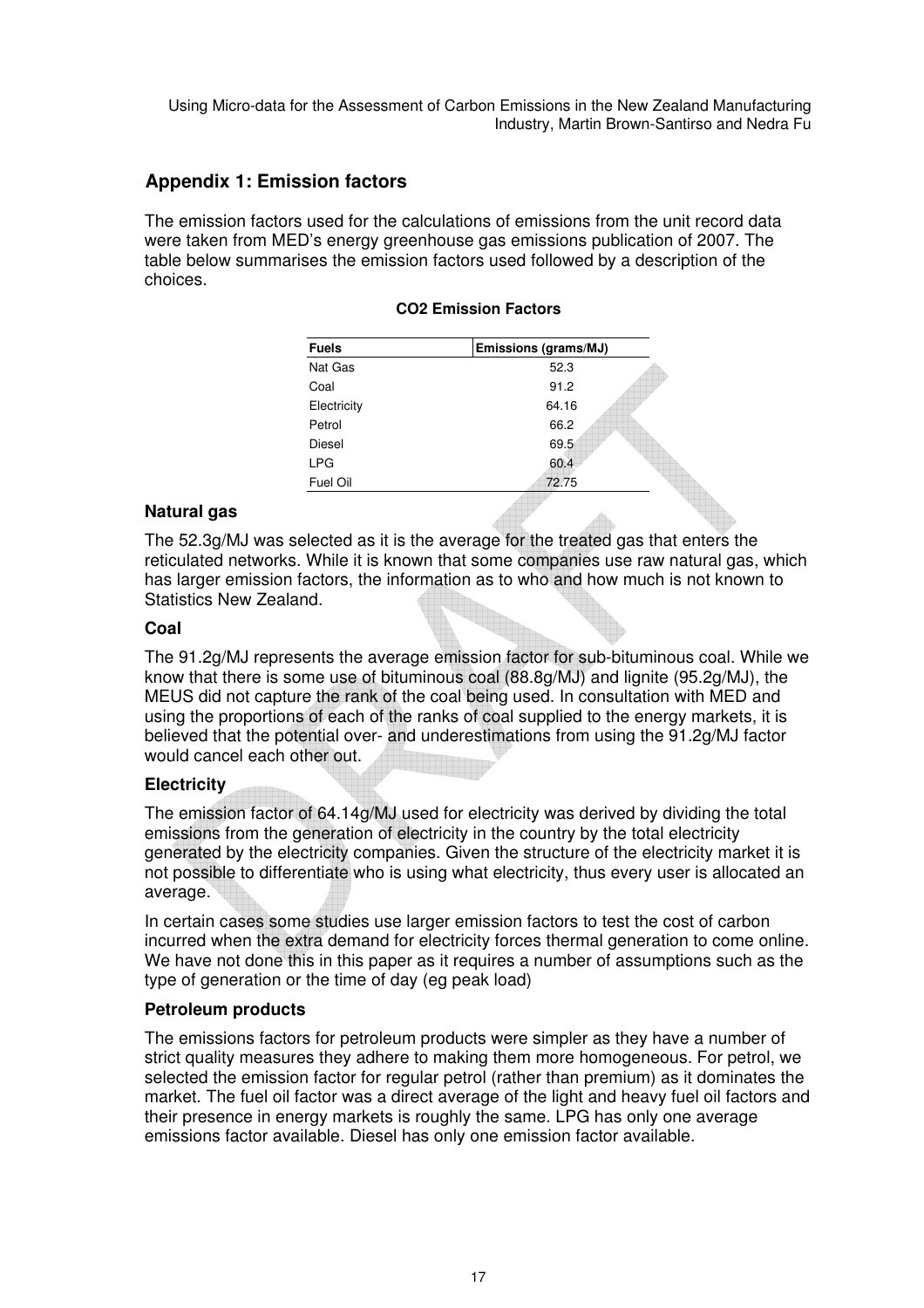## **Appendix 2: Explanatory notes**

## **Intermediate consumption (IC)**

This consists of the value of all goods and services consumed as inputs by a process of production. It includes raw materials used up directly in the production of goods or services, as well as general operating costs such as rent, electricity, accounting and legal fees, and the like. Excluded are transactions not directly associated with current production of goods and services such as interest paid, bad debts, donations and losses on the sale of assets.

Goods and services purchased for use in production

- Raw material inventory change
- = **Intermediate consumption**

## **Gross output (GO)**

This is the value of goods and services produced during a time period, irrespective of whether they are produced for sale on the market or for own use. Any changes in inventories (stocks) also need to be taken into account.

Value of goods and services sold

- + Value of goods and services for own use
- + Changes in inventories
- = **Gross output**

While IC and GO are terms used in the National Accounts unit of Statistics New Zealand, the estimates for individual enterprises used in this paper are based on AES 2006 data.